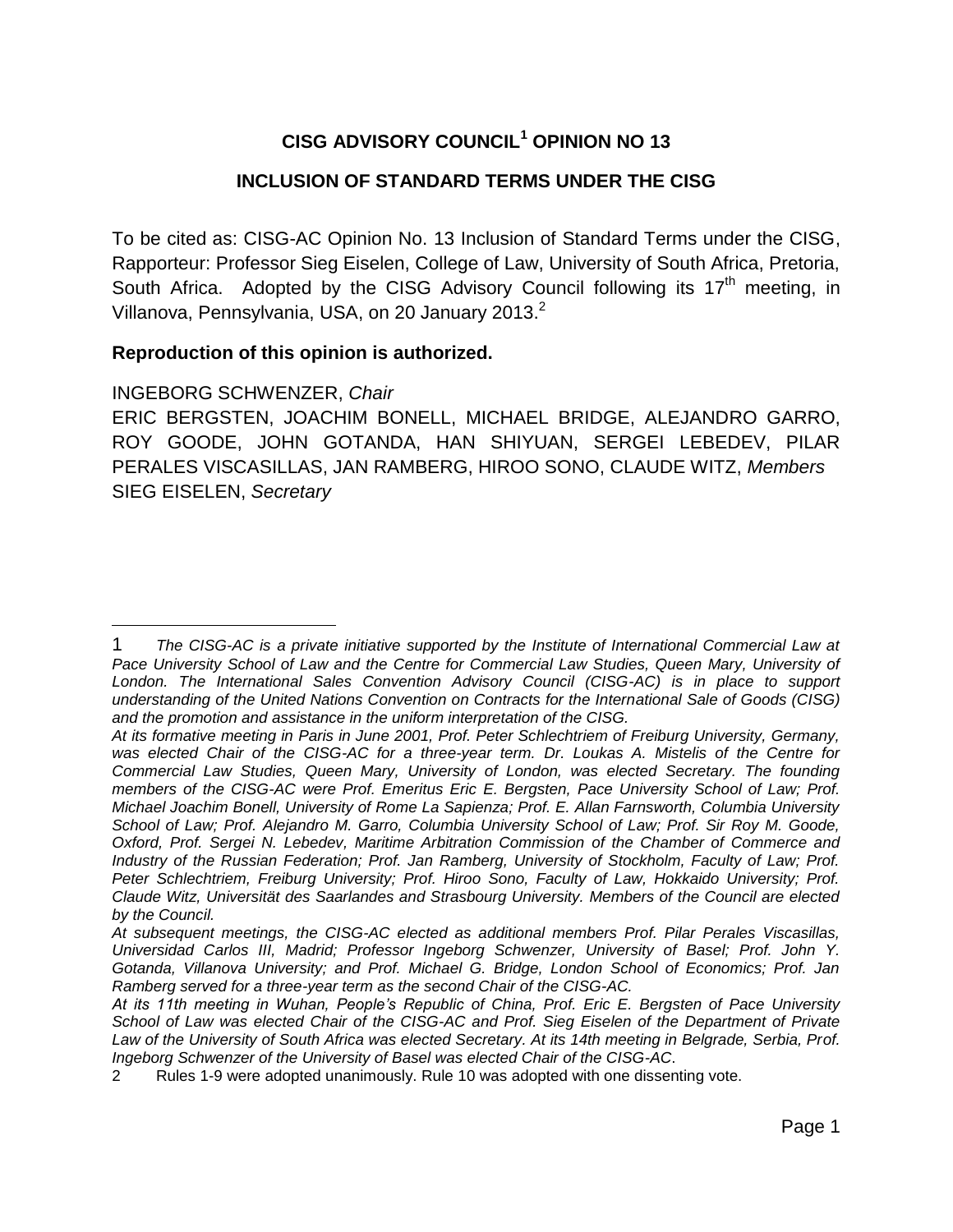### **BLACK LETTER RULES**

- **1. The inclusion of standard terms under the CISG is determined according to the rules for the formation and interpretation of contracts under the CISG.**
- **2. Standard terms are included in the contract where the parties have expressly or impliedly agreed to their inclusion at the time of the formation of the contract and the other party had a reasonable opportunity to take notice of the terms.**
- **3. Amongst others, a party is deemed to have had a reasonable opportunity to take notice of the standard terms:**
	- **3.1. Where the terms are attached to a document used in connection with the formation of the contract or printed on the reverse side of that document;**
	- **3.2. Where the terms are available to the parties in the presence of each other at the time of negotiating the contract;**
	- **3.3. Where, in electronic communications, the terms are made available to and retrievable electronically by that party and are accessible to that party at the time of negotiating the contract;**
	- **3.4. Where the parties have had prior agreements subject to the same standard terms.**
- **4. Standard terms cannot be incorporated after the formation of the contract, unless the contract is modified by agreement.**
- **5. A reference to the inclusion of standard terms and the standard terms themselves must be clear to a reasonable person of the same kind as the other party and in the same circumstances.**
- **6. A reference to the inclusion and the standard terms will be regarded to be clear where:**
- **6.1. They are readable and understandable by a reasonable person; and**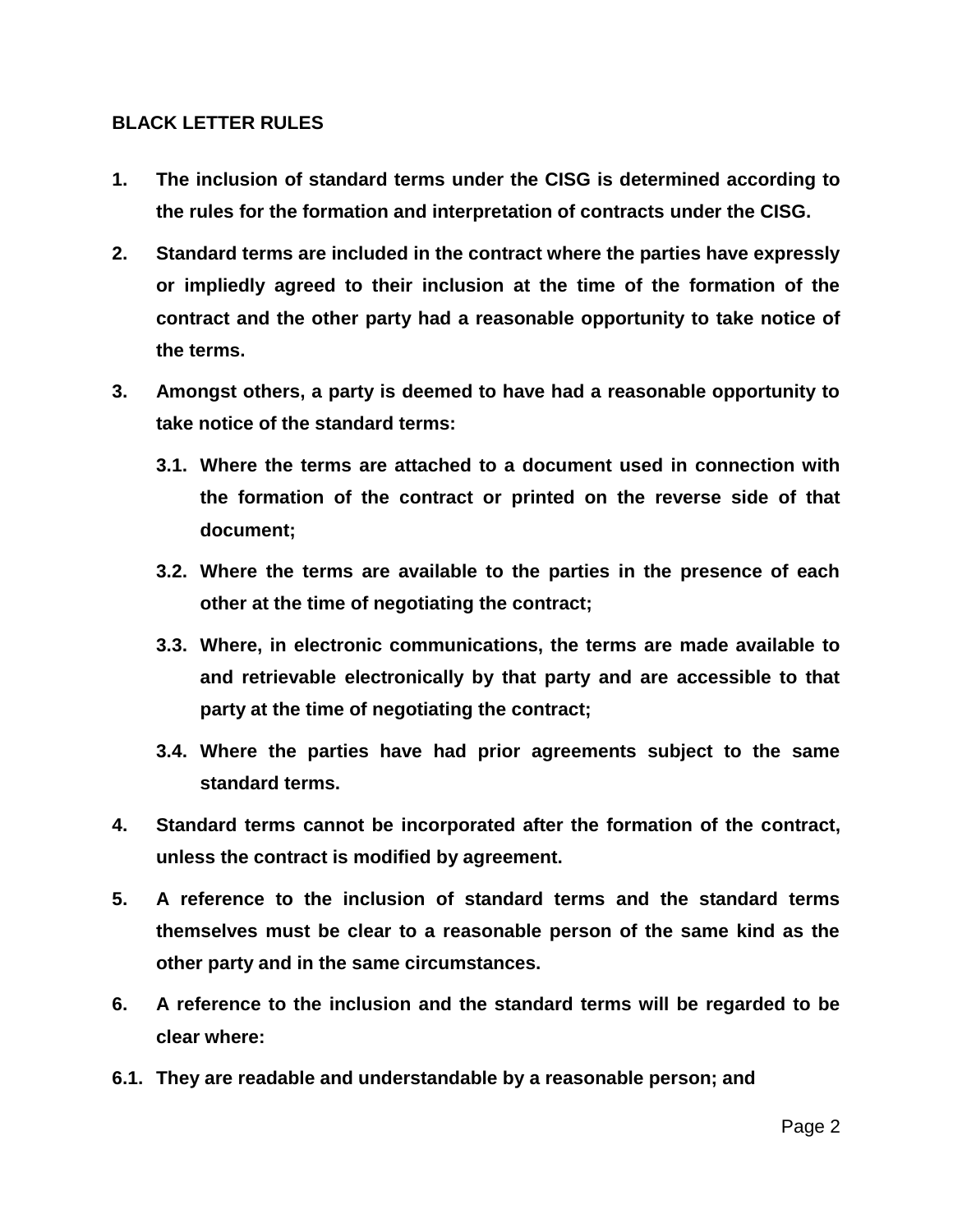- **6.2. They are available in a language that the other party could reasonably be expected to understand. Such a language includes the language of the negotiated part of the contract, the negotiations or the language ordinarily used by that party.**
- **7. Standard terms that are so surprising or unusual that a reasonable person of the same kind as the relevant party could not reasonably have expected such a term in the agreement, do not form part of the agreement.**
- **8. Where there is a conflict between negotiated terms and standard terms in the contract, the negotiated terms override the standard terms.**
- **9. If the meaning of a standard term provided by one party remains ambiguous despite interpretation the meaning more favourable to the other party shall prevail.**
- **10. Where both parties seek to incorporate standard terms and reach agreement except on those terms, a contract is concluded on the basis of the negotiated terms and of any standard terms which are common in substance unless one party clearly indicates in advance, or later on but without undue delay objects to the conclusion of the contract on that basis.**

# **COMMENTS**

# **A General**

 $\overline{a}$ 

1. It is a common feature of the modern mass production economy that contracts for the manufacturing, distribution and delivery of products and services are governed by the standard terms and conditions of one of the parties.<sup>3</sup> Standard terms are provisions

<sup>3</sup> Raiser L *Das Recht der Allgemeine Geschäftsbedingungen* (Hamburg 1935) 26 ff; Wolf M, Horn N & Lindacher WF *AGB-Gesetz, Gesetz zur Regelung des Rechts der Allgemeinen Geschäftsbedingungen* 4th ed (Frankfurt 1999) Einl para 1; Hondius EH *Standaardvoorwaarden* (Deventer 1978) 123; Kötz H "Welche gesetzgeberischen Maßnahmen empfehlen sich zum Schutze des Endverbrauchers gegenüber Allgemeinen Geschäftsbedingungen und Formularverträgen? in *Verhandlungen des fünfzigsten Deutschen Juristentages (Band I) Gutachten* (Munich 1974) A23-24; Heinrichs H in Bassenge P et al (eds) *Palandt Bürgerliches*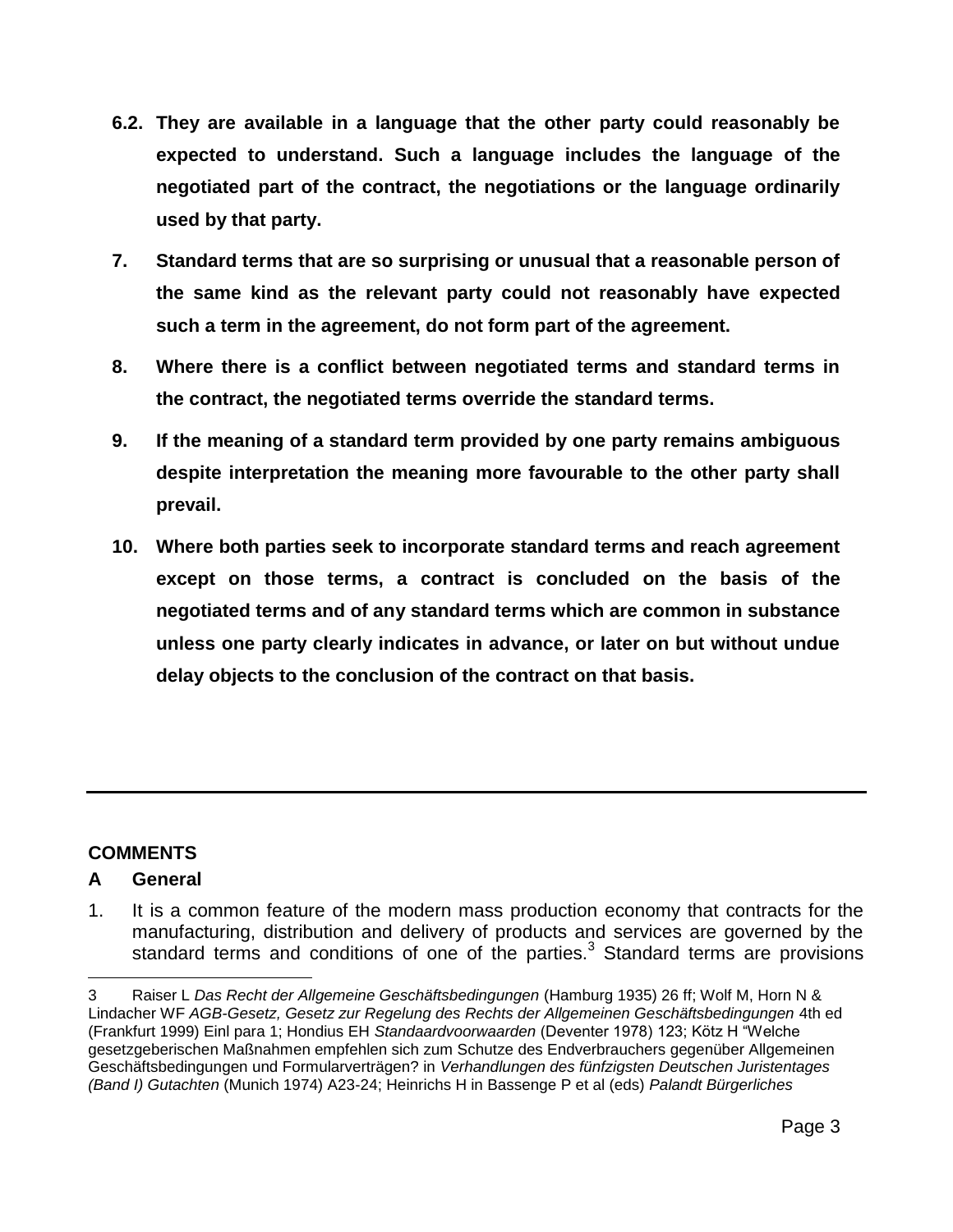which are prepared in advance for general and repeated use by one party and which are actually used without negotiation with the other party.<sup>4</sup> The contents of the contract may be contained not only in the part specifically negotiated and agreed on by the parties but also by reference to standard terms used by one of the parties, framework contracts, standard industry contracts or a combination of the above.<sup>5</sup>

- 2. One of the perennial problems in respect of standard terms in most legal systems is whether the terms which are usually not the object of specific bargaining have been included in the agreement between the parties or not. $6$
- 3. The UNCITRAL Working Group discussed the issue of the incorporation of standard terms, but decided that the provisions dealing with the interpretation of the contents of the contract were sufficient.<sup>7</sup> Most commentators and courts agree that the incorporation of standard terms must therefore be dealt with in accordance with the provisions dealing with the formation of the contract.<sup>8</sup> Domestic provisions and rules regulating standard terms may only be applied to standard terms if they deal with questions of validity.<sup>9</sup>

7 A proposal in the Working Group that the CISG should specifically deal with the incorporation of standard terms was rejected by the Ninth session of UNCITRAL – see Yearbook IX (1978) p 81. See also Schroeter in *Schlechtriem/Schwenzer Commentary* Art 14 para 32; Magnus U *J von Staudinger's Kommentar zum Bürgerlichen Gesetzbuch mit Einführungsgesetz and Nebengesetze Wiener UN-Kaufrecht (CISG)* (2005 Sellier) Art 14 para 41; Ferrari F in Kröll S, Mistelis L & Perales Viscasillas P *UN Convention on Contracts for the Sale of Goods (CISG)* (2011 Beck) Art 14 para 38.

8 Schroeter in *Schlechtriem/Schwenzer Commentary* Art 14 paras 32-33; Magnus *Kommentar* Art 14 para 41; Ferrari in *Kröll/Mistelis/Perales Viscasillas CISG* Art 14 para 38; **Austria** 31 August 2005 Supreme Court (Tantalum powder case) http://cisgw3.law.pace.edu/cases/050831a3.html; **Austria** 31 August 2005 Supreme Court (Tantalum case) http://cisgw3.law.pace.edu/cases/050831a3.html; **Austria** 17 December 2003 Supreme Court (Tantalum powder case) http://cisgw3.law.pace.edu/cases/031217a3.html]; **Germany** 31 October 2001 Supreme Court (Machinery case) http://cisgw3.law.pace.edu/cases/011031g1.html]; **Germany** 26 June 2006 Appellate Court Frankfurt (Printed goods case) http://cisgw3.law.pace.edu/cases/060626g1.html; **Italy** 21 November 2007 Tribunale [District Court] Rovereto (*Takap B.V. v. Europlay S.r.l.*) http://cisgw3.law.pace.edu/cases/071121i3.html; **Netherlands** 29 May 2007 Gerechtshof [Appellate Court] 's-Hertogenbosch (Machine case) http://cisgw3.law.pace.edu/cases/070529n1.html; **Switzerland** 11 December 2003 District Court Zug (Plastic granulate case) http://cisgw3.law.pace.edu/cases/031211s1.html; **United States**  *Travelers Property Casualty Company of America et al v Saint-Gobain Technical Fabrics Canada Ltd*, US Dist Ct (D Minn), 31 January 2007 http://cisgw3.law.pace.edu/cases/070131u1.html.

9 Art 4(2)(a). See Schroeter in *Schlechtriem/Schwenzer Commentary* Art 14 para 34; Ferrari in *Kröll/Mistelis/Perales Viscasillas* CISG Art 14 para 42; **Germany** 21 April 2004 Appellate Court Düsseldorf [15 U 30/03] (Yarn case) http://cisgw3.law.pace.edu/cases/040421g1.html]; **Austria** 23 March 2005 Oberlandesgericht [Appellate Court] Linz (Conveyor band case) http://cisgw3.law.pace.edu/cases/050323a3.html; **Germany** 12

 $\overline{a}$ *Gesetzbuch* 71st ed (Munich 2012) AGB Gesetz par 1-3; Slawson WD "Standard form contracts and the democratic control of lawmaking power" 1971 *Harv LR* 529; Llewellyn K "The standardization of commercial contracts in English and continental law" 1939 *Harv LR* 701; Basedow J in Kruger (ed) *Münchener Kommentar zum Bürgerlichen Gesetzbuch Band 2 Schuldrecht Allgemeiner Teil* 5th ed (Beck München 2007).

<sup>4</sup> This definition is similar to the definition in the UNIDROIT Principles of International Commercial Contracts 2010 ("UNIDROIT Principles") Article 2.1.19(2).

<sup>5</sup> Schroeter U in Schwenzer I (ed) *Schlechtriem & Schwenzer Commentary on the UN Convention on the International Sale of Goods (CISG)* 3rd ed (2010 OUP) Art 14 para 32.

<sup>6</sup> Magnus U "Incorporation of Standard Contract Terms under the CISG" in Andersen CM & Schroeter UG (eds), *Sharing International Commercial Law across National Boundaries: Festschrift for Albert H. Kritzer on the Occasion of his Eightieth Birthday* (London 2008) 323; Schmidt-Kessel M in Schwenzer I (ed) *Schlechtriem & Schwenzer Commentary on the UN Convention on the International Sale of Goods (CISG)* 3rd ed (2010 OUP) Art 8 paras 55-58.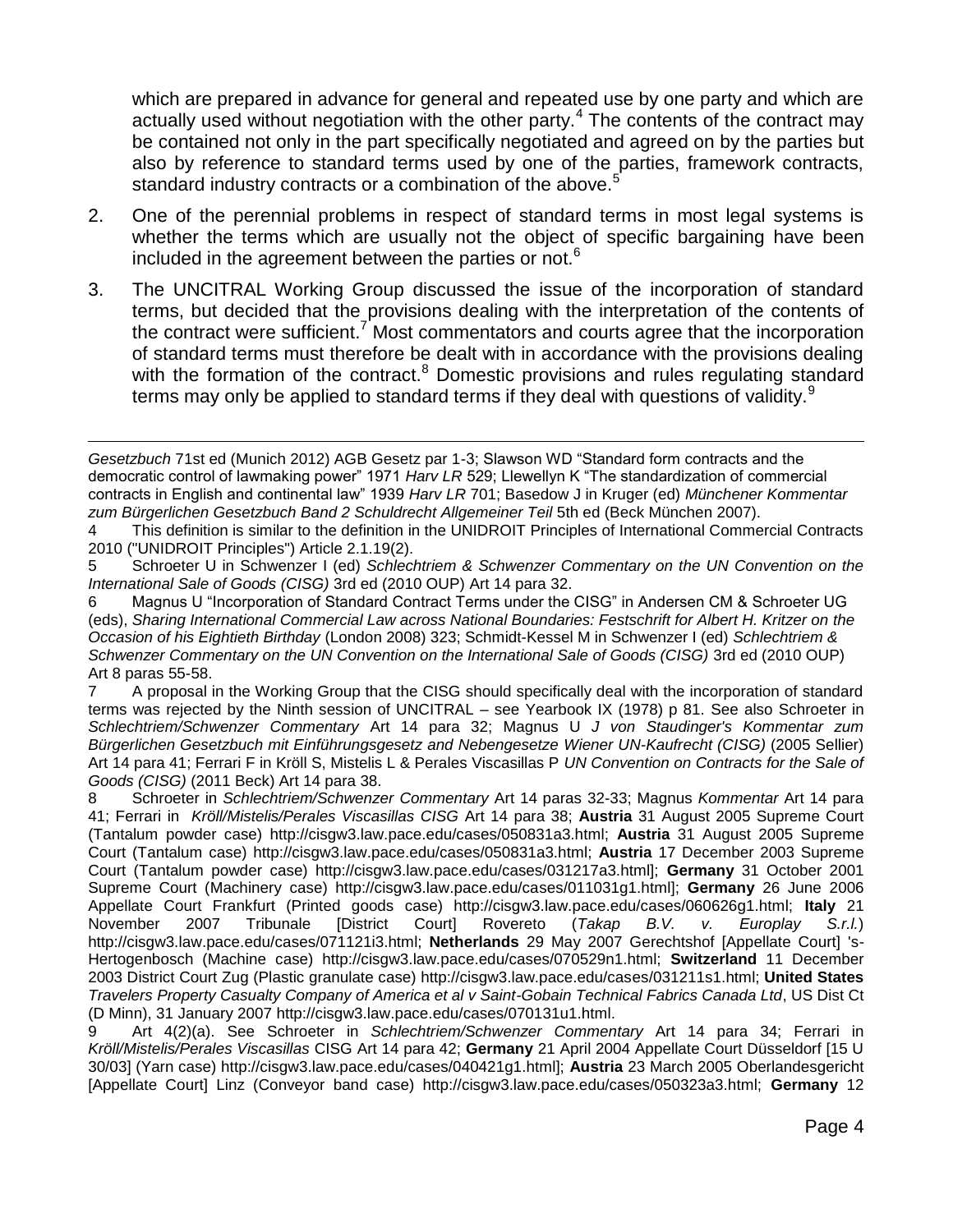- 4. Where the parties have expressly agreed to the incorporation of standard terms no problem arises, but quite often the incorporation of the standard terms takes place by a mere reference in an oral or written communication to the inclusion of such terms without any clear and express agreement on the incorporation.<sup>10</sup> Sometimes the text of the standard terms will accompany the main agreement, for instance being printed on the back of an order form, $11$  but quite often the contract merely contains an incorporation clause without any accompanying text.<sup>12</sup> The question then arises whether there has been a valid incorporation or not.
- 5. The essential characteristic of standard terms is that they have not been individually negotiated between the parties. It does not matter how the standard terms are presented, who drafted them or whether they are brief or extensive. Standard terms may be specially drafted for one of the parties or may be drafted by an industry organisation for general use in the trade.<sup>13</sup>
- 6. Although there are many different definitions of standard or non-negotiated terms,<sup>14</sup> the definition contained in Article 2.1.19 of the UNIDROIT Principles of International Commercial Contracts ("UNIDROIT Principles") provides a good example of such a definition. <sup>15</sup> The key characteristic of these clauses are the fact that they are not

10 Schroeter in *Schlechtriem/Schwenzer Commentary* Art 14 para 37.

15 Comment 2 to Art 2.1.19 of the UNIDROIT Principles aptly describes standard terms as follows:

*"Standard terms" are to be understood as those contract provisions which are prepared in advance for general and repeated use by one party and which are actually used without negotiation with the other party (para. (2)). What is decisive is not their formal presentation (e.g. whether they are contained in a separate document or in the contract document itself; whether they have been issued on pre-printed forms or are only contained in an electronic file, etc.), nor who prepared them (the party itself, a trade or professional association, etc.), nor their volume (whether they consist of a comprehensive set of provisions covering almost all the relevant aspects of the contract, or of only one or two provisions regarding, for instance, exclusion of liability and arbitration). What is decisive is the fact that they are drafted in advance for general and repeated use and that they are actually used in a given case by one of the parties without negotiation with the other party. This latter requirement obviously relates only to the standard terms as such, which the other party must accept* 

 $\overline{a}$ June 2008 District Court Landshut (Metalic slabs case) http://cisgw3.law.pace.edu/cases/080612g2.html.

<sup>11</sup> See for instance **France** 13 December 1995 *Cour d'appel* [Appellate Court] Paris (*ISEA Industrie v. Lu*) http://cisgw3.law.pace.edu/cases/951213f1.html.

<sup>12</sup> Magnus, *Festschrift Kritzer* 315; Schroeter in *Schlechtriem/Schwenzer Commentary* Art 14 para 37. See for instance **Austria** 31 August 2005 Supreme Court (Tantalum case) http://cisgw3.law.pace.edu/cases/050831a3.html; **Spain** 27 December 2007 Appellate Court Navarra (Case involving machine for repair of bricks) http://cisgw3.law.pace.edu/cases/071227s4.html]; **Germany** 11 June 2007 Appellate Court Dresden (Airbag parts case) http://cisgw3.law.pace.edu/cases/070611g1.html]; **Belgium** 4 November 1998 Appellate Court Antwerp (*I.S. Trading v. Vadotex*) http://cisgw3.law.pace.edu/cases/981104b1.html]; **Belgium** 25 April 2001 District Court Veurne (BV BA G-2 v. AS C.B.) http://cisgw3.law.pace.edu/cases/010425b1.html.

<sup>13</sup> Schroeter in *Schlechtriem/Schwenzer Commentary* Art 14 para 32; Naudé *Commentary on PICC* Art 2.1.19 paras 3-4.

<sup>14</sup> See for instance § 305(1) of the German BGB; Article 2.1.19 of the UNIDROIT Principles; Art 2:209(3) of the Principles of European Contract Law. See Naudé T in Vogenauer S & Kleinheisterkamp J *Commentary on the UNIDROIT Principles of International Commercial Contracts (PICC)* (OUP Oxford 2009) Art 2.1.19 paras 1-5. The UNIDROIT Working Group found it extremely difficult to agree to a definition – see Documents Issued in connection with UNIDROIT's Working Group for the Preparation of Principles of International Commercial Contracts p 94. See also Basedow *Münchener Kommentar* § 305 paras 5-8.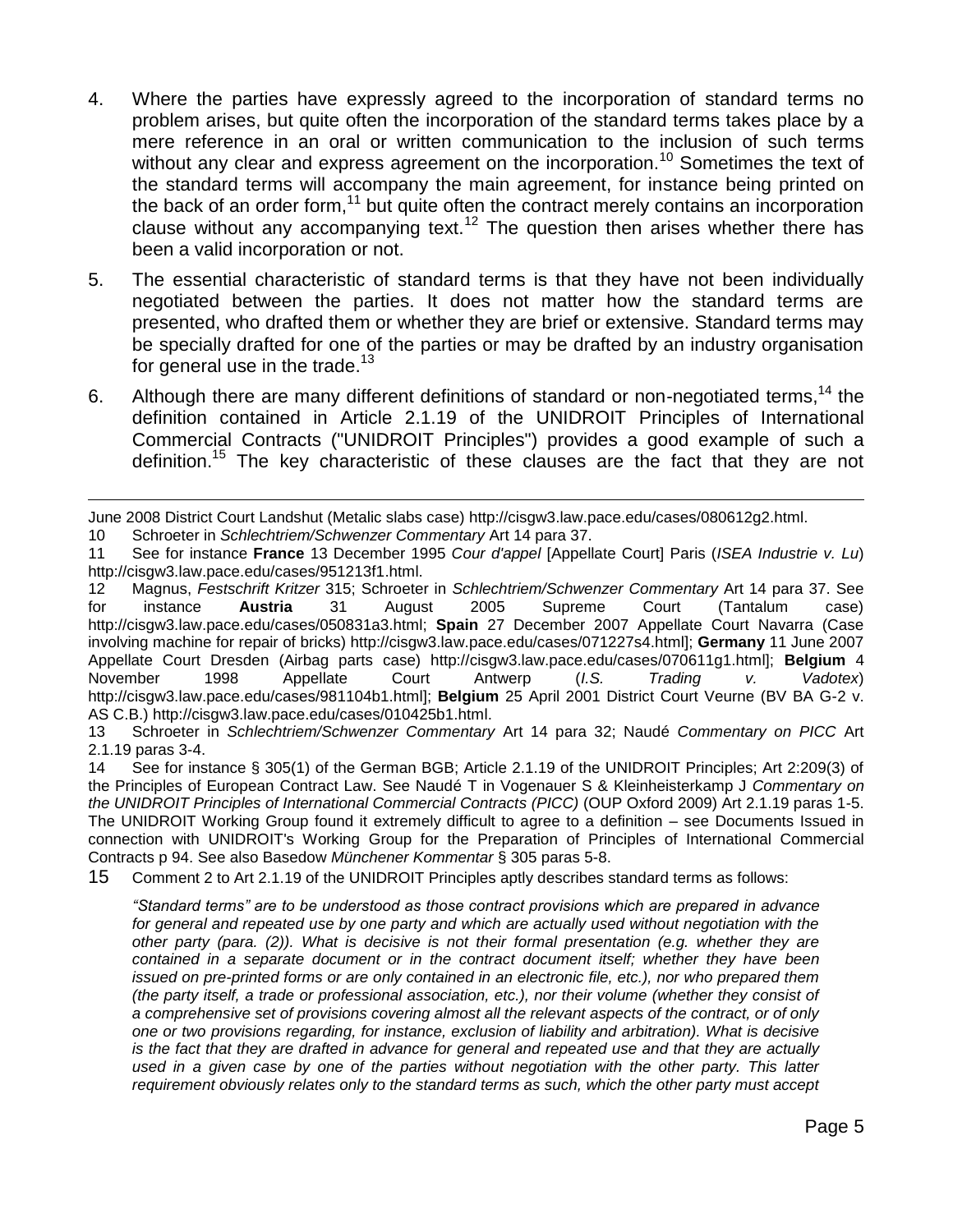negotiated between the parties.

### **B Specific comments**

 $\overline{a}$ 

**1. Rule 1. The inclusion of standard terms under the CISG is determined according to the rules for the formation and interpretation of contracts.**

# *Basic principles of contract formation*

- 1.1. The CISG does not expressly deal with requirements for the inclusion of standard terms and courts must therefore rely on the interpretation of the articles dealing with the formation and interpretation of the contract in general.<sup>16</sup> The issue is governed mainly by Article 8(2) which stipulates that where a party is not aware of the intent that the other party had with a specific statement, that statement must be interpreted according to the understanding that a reasonable person of the same kind as the other party would have had in the same circumstances.<sup>17</sup>
- 1.2. The CISG deals with the formation of the contract in Part II, and more specifically for our purposes in Articles 14, 18, 19 and  $23.^{18}$
- 1.3. However, it is also necessary to consider Articles 8 and 9 that deal with the interpretation of any statements made by the parties, as the statements and conduct of the parties form the basis for the offer and acceptance and usages established between the parties.<sup>19</sup>
- 1.4. The question on whether terms are included in the contract or not, is an issue which falls squarely within the scope of the CISG.<sup>20</sup>

*as a whole, while the other terms of the same contract may well be the subject of negotiation between the parties*."

<sup>16</sup> Schmidt-Kessel in *Schlechtriem/Schwenzer Commentary* Art 8 para 55-56; Magnus *Kommentar* Art 14 para 40.

<sup>17</sup> Schroeter in *Schlechtriem/Schwenzer Commentary* Art 14 para 36; Ferrari in *Kröll/Mistelis/Perales Viscasillas CISG* Art 14 para .

<sup>18</sup> Schroeter in *Schlechtriem/Schwenzer Commentary* Intro Art 14-24 para 1-4; Ferrari in *Kröll/Mistelis/Perales Viscasillas* CISG Intro Art 14-24 para 4.

<sup>19</sup> Schroeter in*Schlechtriem/Schwenzer Commentary* Art 14 para 346.

<sup>20</sup> Schroeter in*Schlechtriem/Schwenzer Commentary* Art 14 paras 32-33; Magnus *Kommentar* Art 14 para 41; Ferrari in *Kröll/Mistelis/Perales Viscasillas CISG* Art 14 para 38; **Austria** 31 August 2005 Supreme Court (Tantalum case) http://cisgw3.law.pace.edu/cases/050831a3.html; **Austria** 31 August 2005 Supreme Court (Tantalum case) http://cisgw3.law.pace.edu/cases/050831a3.html; **Austria** 17 December 2003 Supreme Court (Tantalum powder case) http://cisgw3.law.pace.edu/cases/031217a3.html]; **Germany** 31 October 2001 Supreme Court (Machinery case) http://cisgw3.law.pace.edu/cases/011031g1.html]; **Germany** 26 June 2006 Appellate Court Frankfurt (Printed goods case) http://cisgw3.law.pace.edu/cases/060626g1.html; **Italy** 21 November 2007 Tribunale [District Court] Rovereto (*Takap B.V. v. Europlay S.r.l.*)

http://cisgw3.law.pace.edu/cases/071121i3.html; **Netherlands** 29 May 2007 Appellate Court

<sup>&#</sup>x27;s-Hertogenbosch (Machine case) http://cisgw3.law.pace.edu/cases/070529n1.html; **Switzerland** 11 December 2003 District Court Zug (Plastic granulate case) http://cisgw3.law.pace.edu/cases/031211s1.html; **United States** *Travelers Property Casualty Company of America et al v Saint-Gobain Technical Fabrics Canada Ltd*, US Dist Ct (D Minn), 31 January 2007 http://cisgw3.law.pace.edu/cases/070131u1.html.**Netherlands** 17 March 2004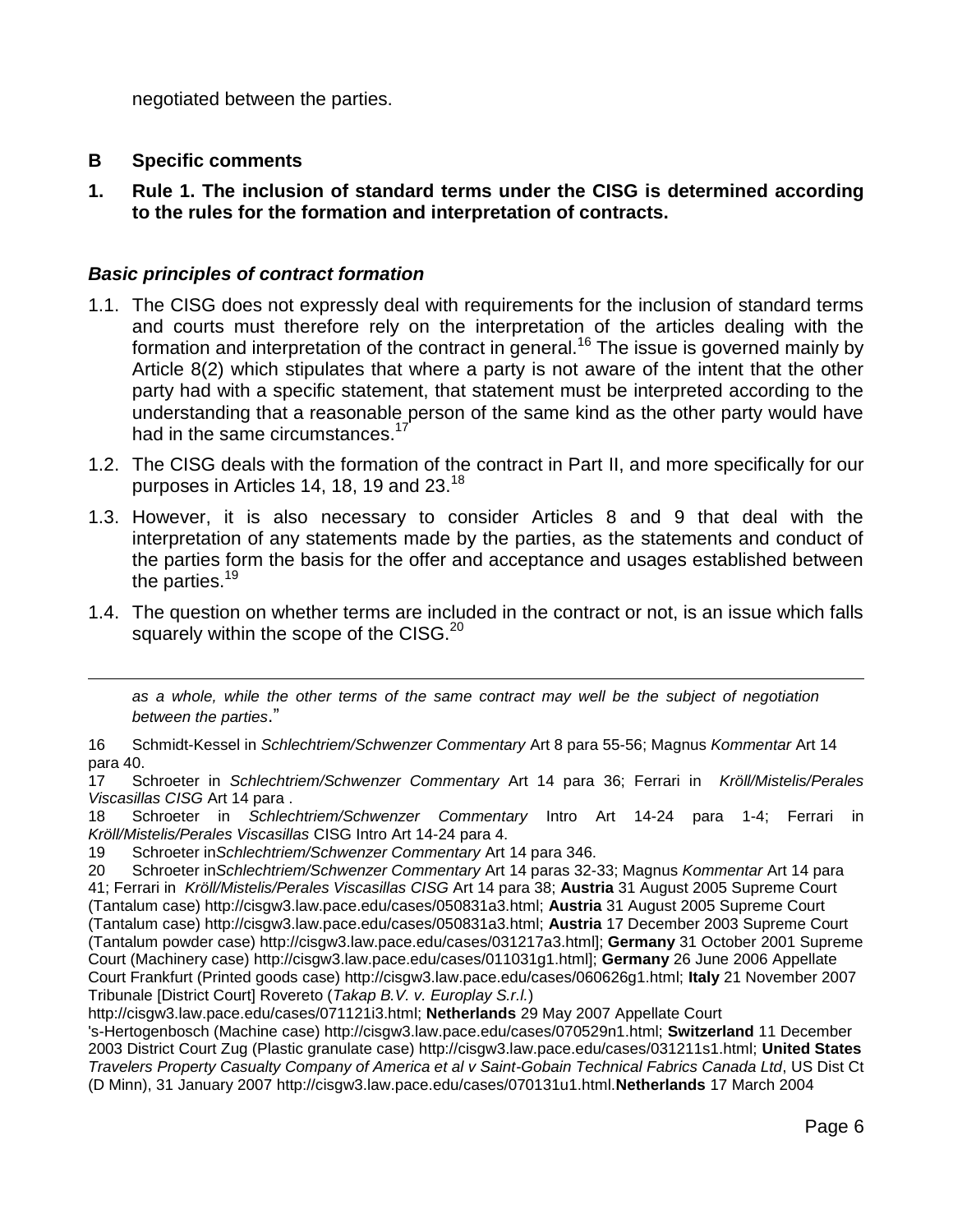- 1.5. The statements and conduct of the parties leading up to and including the conclusion of the contract must be interpreted in the light of Article 8 and Article 9. Article 8 must also be applied to the interpretation of the offer made by the offeror in terms of Article 14 and the acceptance of the offer by the offeree in terms of Articles 18 and 19 as the statements and conduct of the parties underlie the offer and the acceptance.<sup>21</sup>
- 1.6. Where the offeror has clearly communicated to the offeree that it wanted the agreement to be subject to its standard terms then the standard terms should be applicable where the offeree accepts the offer, unless the offeree clearly indicates that it does not agree to such incorporation, provided that the offeree has a reasonable opportunity to take notice of the contents of the standard terms.<sup>22</sup>
- 1.7. Where there is a clear and conspicuous reference to the incorporation of the standard terms, there should in principle be no problem about the incorporation of the terms as acceptance by the offeree of the offer based on such document, creates the reasonable impression in the mind of the offeror that the offer has been accepted without any modification.<sup>23</sup>
- 1.8. If the offeree failed to read the incorporation clause, it would not have the subjective intent to accept the standard terms but this is a fact that the offeror cannot be held to be aware of. The conduct of the offeree creates the objective impression that the offer was accepted. Article  $8(2)$  should then be applied.<sup>24</sup>
- 1.9. In the circumstances where the written offer contains a clear incorporation clause and is accepted without any further statement or qualification by the offeree, it would be objectively reasonable conduct on the part of the offeror to rely on such unqualified acceptance and to accept that its standard terms will apply,<sup>25</sup> provided that the standard terms were reasonably available to the other party at the time of the negotiations or conclusion of the contract.<sup>26</sup> It is the same deduction that a reasonable person of the

 $\overline{a}$ District Court Arnhem (*Soil for plants case*) http://cisgw3.law.pace.edu/cases/040317n1.html. For an earlier ruling that seems similar, **Netherlands** 1 March 1995 District Court Zwolle (*Textiles case*) http://cisgw3.law.pace.edu/cases/950301n2.html. However, see **Netherlands** 28 January 2005 Hoge Raad (*Gran Canaria tomatoes case*) http://cisgw3.law.pace.edu/cases/050128n1.html. See however Magnus *Kommentar* Art 14 para 42; Schwenzer & Hachem in *Schlechtriem/Schwenzer Commentary* Art 4 para 12. 21 Magnus *Kommentar* Art 14 para 41; Schmidt-Kessel in *Schlechtriem/Schwenzer Commentary* Art 8 para

<sup>55;</sup> Ferrari in *Kröll/Mistelis/Perales Viscasillas* CISG Art 14 para 39.

<sup>22</sup> Schmidt-Kessel in *Schlechtriem/Schwenzer Commentary* Art 8 para 55; Schmidt-Kessel Case Commentary at http://cisgw3.law.pace.edu/cases/011031g1.html.

<sup>23</sup> Schmidt-Kessel in *Schlechtriem/Schwenzer Commentary* Art 8 para 55; Schmidt-Kessel Case Commentary at http://cisgw3.law.pace.edu/cases/011031g1.html; Schroeter in *Schlechtriem/Schwenzer Commentary* Art 14 para 37; **Austria** 17 December 2003 Supreme Court (*Tantalum powder case*) [http://cisgw3.law.pace.edu/cases/031217a3.html; **United States** Filanto SpA v. Chilewich Intern Corp 789 F Supp 1229, 1240 (SD NY 1992). Contra Magnus *Kommentar* Art 14 para 41 **Germany** 31 October 2001 Supreme Court (*Machinery case*) http://cisgw3.law.pace.edu/cases/011031g1.html .; **Netherlands** 10 February 2005 Netherlands Arbitration Institute (interim award) http://cisgw3.law.pace.edu/cases/050210n1.html; Magnus *Festschrift Kritzer* 314.

<sup>24</sup> Ferrari in *Kröll/Mistelis/Perales Viscasillas* CISG Art 14 para 39; Schroeter in *Schlechtriem/Schwenzer Commentary* Art 14 para .

<sup>25</sup> Schroeter in *Schlechtriem/Schwenzer Commentary* Art 14 para 37; Ferrari in *Kröll/Mistelis/Perales Viscasillas CISG* Art 14 para 39.

<sup>26</sup> See the discussion under Rule 3 below. **Germany** 31 October 2001 Supreme Court (*Machinery case*)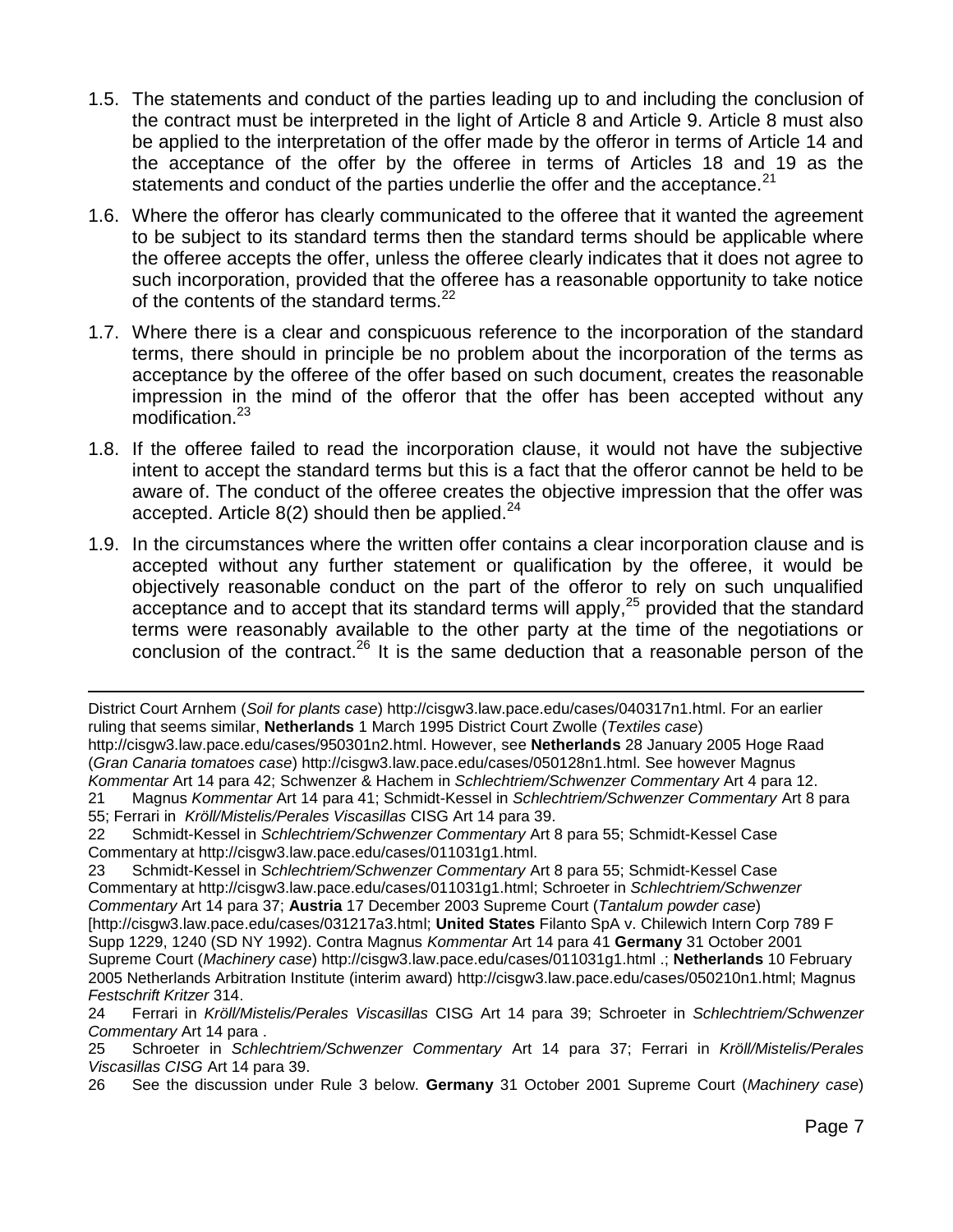same kind as the offeror would make in similar circumstances.

**2. Rule 2. Standard terms are included in the contract where the parties have expressly or impliedly agreed to their inclusion at the time of the formation of the contract and the other party had a reasonable opportunity to take notice of the terms.**

#### *Divergent approaches in the case law*

2.1. In the case law there have been a number of cases with divergent approaches to the inclusion of standard terms under the CISG as set out above.

#### *(a) Making the terms available prerequisite*

2.2. There are a number of cases where it has been held that standard terms will not be regarded as having been validly incorporated into the contract unless the offeror has made the standard terms available to the offeree in order that the offeree has a reasonable opportunity to become aware of them in a reasonable manner.<sup>27</sup> The leading case is the German *Machinery* case<sup>28</sup> where the German Supreme Court held as follows:

*2. Thus, through an interpretation according to Art. 8 CISG, it must be determined whether the general terms and conditions are part of the offer, which can already follow from the negotiations between the parties, the existing practices between the parties, or international customs (Art. 8(3) CISG). As for the rest, it must be analyzed how a "reasonable person of the same kind as the other party" would have understood the offer (Art. 8(2) CISG).*

*It is generally required that the recipient of a contract offer that is supposed to be based on general terms and conditions have the possibility to become aware of them in a reasonable manner (Staudinger/Magnus, Art. 14 &p;41; Schlechtriem/Schlechtriem, supra; Soergel/Lüderitz/Fenge, supra; Reithmann/Martiny, International Sales Law, 5th ed., ¶ 651). An effective inclusion of general terms and conditions thus first requires that the intention of the offeror that he wants to include his terms and conditions into the contract be apparent to the recipient of the offer. In addition, as the Court of Appeals correctly assumed, the Uniform Sales Law requires the user of general terms and conditions to transmit the text or make it available in another way (see also Piltz, Sales Law, §3 &pp;77 et seq.; Piltz, NJW, supra; Teklote, The Uniform Sales Law and the German Law on General Terms and Conditions, 1994, pp. 112 et seq.; Hennemann, General Terms and Conditions Control and the CISG from the German and French Viewpoints, Ph.D. Thesis 2001, pp. 72 et seq.; similarly, Staudinger/Magnus, supra, with* 

[http://cisgw3.law.pace.edu/cases/011031g1.html; Ferrari in *Kröll/Mistelis/Perales Viscasillas* CISG Art 14 para 39; Schroeter in *Schlechtriem/Schwenzer Commentary* Art 14 para 40.

28 **Germany** 31 October 2001 Supreme Court (*Machinery case*)

<sup>27</sup> Schroeter in *Schlechtriem/Schwenzer Commentary* Art 14 para 40; Ferrari in *Kröll/Mistelis/Perales Viscasillas* CISG Art 14 para 39.

<sup>[</sup>http://cisgw3.law.pace.edu/cases/011031g1.html. See also **Netherlands** 10 February 2005 Netherlands Arbitration Institute (interim award) http://cisgw3.law.pace.edu/cases/050210n1.html. See Schmidt-Kessel Case Commentary at http://cisgw3.law.pace.edu/cases/011031g1.html. See also **Germany** 24 July 2009 Appellate Court Celle (*Broadcasters case*), **Germany** 15 October 2009 District Court Stuttgart (Printing machine case) http://cisgw3.law.pace.edu/cases/091015g1.html; **Netherlands** 21 January 2009 District Court Utrecht (*Sesame seed* case) http://cisgw3.law.pace.edu/cases/090121n1.html; Magnus *Festschrift Kritzer* 319-320.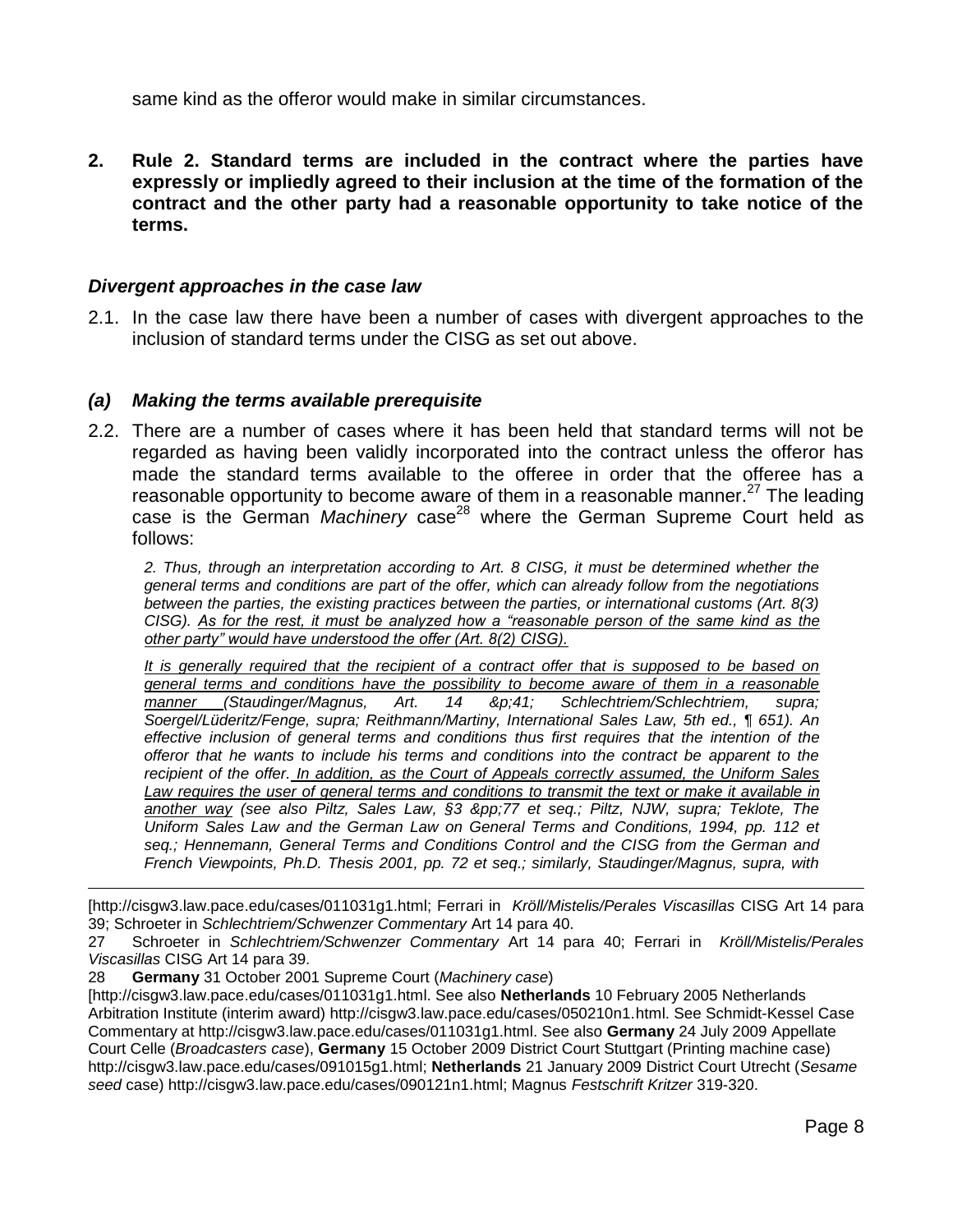*reference to the Supreme Court of Austria, RdW 1996, 203, 204, with an annotation by Karollus RdW 1996, 197 et seq.; different view, Holthausen, RIW 1989, 513, 517).*

[My emphasis]

 $\overline{a}$ 

The court in its analysis and interpretation of Article 8(2) CISG comes to a conclusion that sets a stricter requirement than that encountered in domestic German law.<sup>29</sup> The CISG's approach is accordingly closer to the position taken by other national sales laws, which similarly impose stricter requirements than German and most common law domestic legal systems.<sup>30</sup>

- 2.3. Although the approach in the German Machinery case is somewhat controversial,<sup>31</sup> it would seem that the majority opinion is however that it is desirable that a party should make the standard terms available at the time of the contracting.  $32$
- 2.4. This **approach** should be favoured over the other approaches discussed below as more in keeping with the principles underlying the CISG and the requirements of international trade.
- 2.5. The decision in the German *Machinery case* has been interpreted by some lower courts in Germany<sup>33</sup> and courts in the Netherlands<sup>34</sup> to mean that the terms themselves should

30 Schroeter in *Schlechtriem/Schwenzer Commentary* Art 14 para 41.

31 The fact that this view is the generally accepted view under German scholars, as maintained by Magnus *Festschrift Kritzer* 320 and the German Supreme Court, is by no means an indication that the issue is not controversial. See Magnus *Festschrift Kritzer* 320; Huber, "Standard Terms under the CISG," 13 (2009) *Vindobona Journal of International Commercial Law & Arbitration* 126-127; Eiselen S " The Requirements for the Inclusion of Standard Terms in International Sales Contracts" 2011 *Potchefstroom Electronic Law Review* available at http://dspace.nwu.ac.za/handle/10394/4494; Schmidt-Kessel, M (2002), Einbeziehung von Allgemeinen Geschäftsbedingungen unter UN-Kaufrecht' 2002 *Neue Juristische Wochenschrift* 3444; Schmidt-Kessel in *Schlechtriem/Schwenzer Commentary* Art 8 § 55.

32 Magnus *Festschrift Kritzer* 320; Schroeter in *Schlechtriem/Schwenzer Commentary* Art 14 para 41; Ferrari in *Kröll/Mistelis/Perales Viscasillas* CISG Art 14 para 340. See Schmidt-Kessel in *Schlechtriem/Schwenzer Commentary* Art 8 par 57-58.

33 See for instance **Germany** 20 December 2007 Appellate Court Oldenburg (Industrial tools case) http://cisgw3.law.pace.edu/cases/071220g1.html] where the court states:

<sup>29</sup> Schroeter in *Schlechtriem/Schwenzer Commentary* Art 14 para 41; Ferrari in *Kröll/Mistelis/Perales Viscasillas CISG* Art 14 para 40. See also **Germany** 24 July 2009 Appellate Court Celle (*Broadcasters case*) [http://cisgw3.law.pace.edu/cases/090724g1.html . This is a case in which the court stated:

*<sup>&</sup>quot;Therefore the effective incorporation of standard terms and conditions into a contract, which -- as in the case at hand -- is governed by the CISG, is subject to the provisions regarding the formation of the contract (Art. 14 and Art. 18 CISG). According to Art. 8 CISG, the recipient of a contract offer, which is supposed to be based on standard terms and conditions, must have the possibility to become aware of them in a reasonable manner (decision of the German Federal Supreme Court (Bundesgerichtshof; BGH) in: BGHZ vol. 149 113, 116 et seq.). Within the scope of the Convention, the effective inclusion of standard terms and conditions requires not only that the offeror's intention that he wants to include his standard terms and conditions into the contract be apparent to the recipient. In addition, the CISG requires the user of standard terms and conditions to transmit the text or make it available in another way (see decision of the German Federal Supreme Court (Bundesgerichtshof; BGH) in: BGHZ, supra, with further references)".*

*As a conclusion to this, the Court assumes that [Buyer] may not rely on the choice of forum clause contained in its standard terms because these terms have not been actually presented to [Seller] at the time of the conclusion of the contract. A mere reference or possibility of the other party to obtain the standard terms does not suffice to fulfill the requirements for a valid choice of forum agreement under Art. 23(1) Brussels I Regulation.*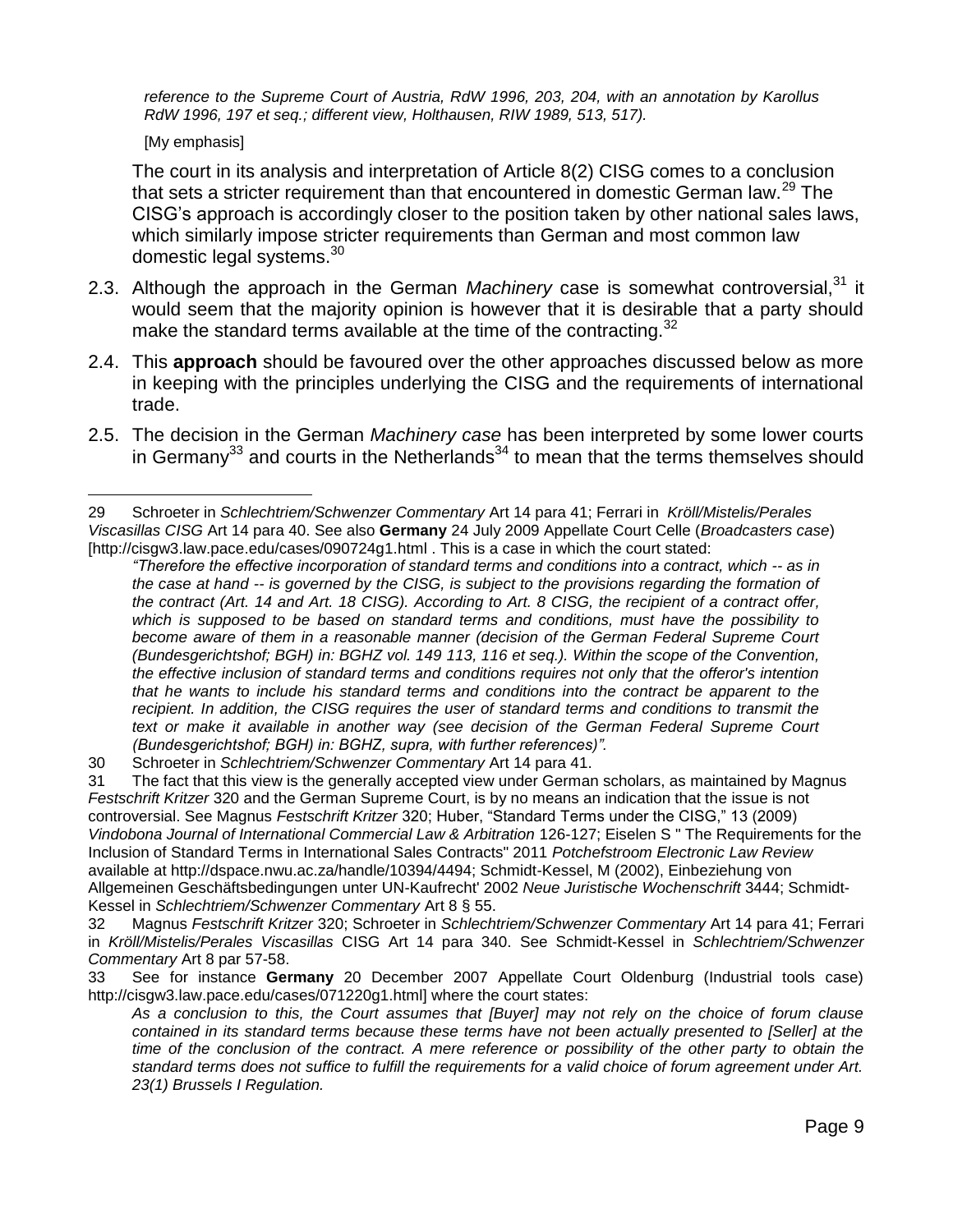be handed over or sent to the offeree at the time of contracting. This sets too strict a standard.<sup>35</sup> The *Bundesgerichtshof's* decision leaves room for making the standard terms available to the other party in another manner which provides the other party with a reasonable opportunity to take notice of them.<sup>36</sup> It would, for instance, suffice where the reference to the inclusion of the standard terms refers to the offeror's website where the terms are available. $37$ 

2.6. The offeror need not make the standard terms available to the other party where the **parties** have had prior dealings subject to the same standard terms or where the offeree has prior knowledge of the contents of the standard terms.<sup>38</sup>

#### *(b) Mere reference sufficient*

2.7. In the **Austrian** *Propane case<sup>39</sup>* the court sets out the more traditional approach commensurate with domestic law in most legal systems:

*The CISG does not contain specific requirements for the incorporation of standard business*  conditions, such as the [sellers'] general conditions of sale, into a contract. Therefore, the *necessary requirements for such an inclusion are to be developed from Art. 14 et seq. CISG, which contain the exclusive requirements for the conclusion of a contract (cf. Piltz, Internationales Kaufrecht, Art. 5 n. 75). Consequently, the general conditions of sale have to be part of the offer according to the offeror's intent, where the offeree could not have been unaware of that intent, in order to become a part of the contract (Art. 8(1) and (2) CISG). This inclusion into the offer can also be done implicitly or can be inferred from the negotiations between the parties or a practice which has developed between them.*

2.8. As indicated by Magnus this approach makes an unfair risk allocation in the case of international transactions.<sup>40</sup> It should not be incumbent on the offeree to request a copy of the standard terms from the other party where the latter seeks to incorporate the standard terms.<sup>41</sup>

### *(c) Clear incorporation reference where terms are attached*

2.9. The French *Isea case*<sup>42</sup> presents a more problematic scenario. In that case the buyer

- 36 Schroeter in *Schlechtriem/Schwenzer Commentary* Art 14 para 47.
- 37 See the discussion below.

- 38 See Rule 5.4 below. See also Schmidt-Kessel in *Schlechtriem/Schwenzer Commentary* Art 8 par 56-57; Ferrari in *Kröll/Mistelis/Perales Viscasillas* CISG Art 14 para 40; .
- 39 Austria 6 February 1996 Supreme Court (Propane case) http://cisgw3.law.pace.edu/cases/960206a3.html.
- 40 Magnus *Festschrift Kritzer* 320.
- 41 Magnus *Festschrift Kritzer* 320-321.
- 42 **France** 13 December 1995 *Cour d'appel* [Appellate Court] Paris (*ISEA Industrie v. Lu*)

See also **Germany** 3 August 2005 District Court Neubrandenburg (Pitted sour cherries case) http://cisgw3.law.pace.edu/cases/050803g1.html; **Germany** 12 June 2008 District Court Landshut (Metalic slabs case) http://cisgw3.law.pace.edu/cases/080612g2.html.

<sup>34</sup> See for instance **Netherlands** 21 January 2009 District Court Utrecht (Sesame seed case) http://cisgw3.law.pace.edu/cases/090121n1.html]; **Netherlands** 25 February 2009 District Court Rotterdam (*Fresh-Life International B.V. v. Cobana Fruchtring GmbH & Co., KG*) http://cisgw3.law.pace.edu/cases/090225n1.html]

<sup>35</sup> See however, Ferrari in *Kröll/Mistelis/Perales Viscasillas* CISG Art 14 para 40.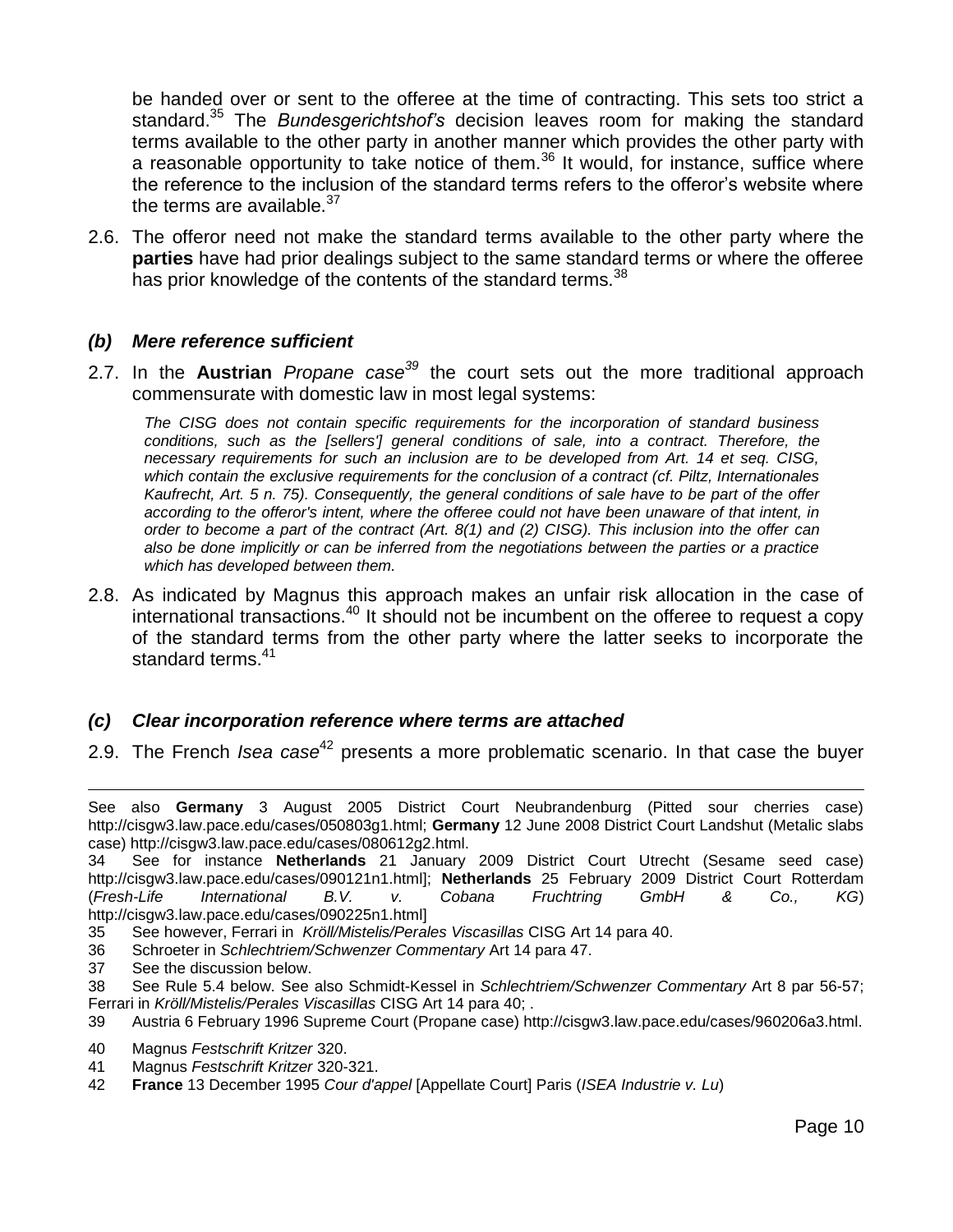sent order forms to the seller. The order forms contained standard terms printed on the back, but contained no incorporation clause on the front of the document. The court held as follows:

*The disputed sale was formed, by application of Article 18(2) of the [CISG], at the moment when [Buyer] received the order form returned by [Seller] with the signature of its representative, that is, on 5 April 1991.* 

*Bearing in mind the absence, on the reverse side of that form, of an express reference to the general terms of sale appearing on the back, the [Seller] cannot be considered to have accepted the latter. The confirmation of the order on 23 April 1991, which contains the general terms of sale, being subsequent to the date of contract formation, cannot be analyzed as a counter-offer within the meaning of Article 19(1) of the [CISG]; consequently, [Buyer]'s silence is stripped of its import.* 

- 2.10.There is no indication or analysis by the court whether the writing on the back of the order form was conspicuous or not or whether a reasonable person in the position of the seller would have noticed such terms on the back of this document. The court, taking a strict approach, simply decided that the lack of an incorporation clause on the front part of the document was enough to deny the standard terms on the reverse side any legal relevance.
- 2.11. This case must be contrasted with the American *Golden Valley Grape Juice* case<sup>43</sup> where the offer was sent as an attachment to an email. The email also included an attachment setting out a warranty and one containing standard terms. The offer did not specifically refer to the incorporation of the standard terms, but the court held that it was the clear intention of the offeror that all of the attachments were relevant for the agreement being negotiated. The buyer could not simply pick and choose between the documents. The court states:

*Here, however, the General Conditions accompanied the sales quote. The General Conditions were attached, contemporaneously, with the sales quote and with other sale information, such as warranty information and banking information, which were included in the e-mail. Unlike Chateau and Solae, the General Conditions were not sought to be imposed after the contract had been formed. The General Conditions were part of the offer. Indeed, it is without dispute that Centrisys reviewed at least one other attachment in the same e-mail -- the warranty.*

*...*

 $\overline{a}$ 

*The evidence establishes that at the time STS sent its sales quote to Centrisys, it contemporaneously sent its General Conditions as part of the attachments. By adopting the terms of the sales quote, Centrisys accepted the terms upon which the centrifuge had been offered, including the General Conditions. Thus, Centrisys accepted the General Conditions.*

2.12.The use of standard terms in all sales, domestic and international is a well known and widespread phenomenon. The decision in the *Golden Valley Grape juice* case provides a commercially reasonable approach to cases where the written offer does not refer to the incorporation of the standard terms, but where they are attached or printed on the

http://cisgw3.law.pace.edu/cases/951213f1.html [. See also **Spain** 27 December 2007 Appellate Court Navarra (Case involving machine for repair of bricks) http://cisgw3.law.pace.edu/cases/071227s4.html]

<sup>43</sup> **United States** *Golden Valley Grape Juice and Wine, LLC v. Centriys Corporation / Centriys Corporation v. Separator Technology Solutions Pty Ltd United States* 21 January 2010 Federal District Court [California] http://cisgw3.law.pace.edu/cases/100121u1.html].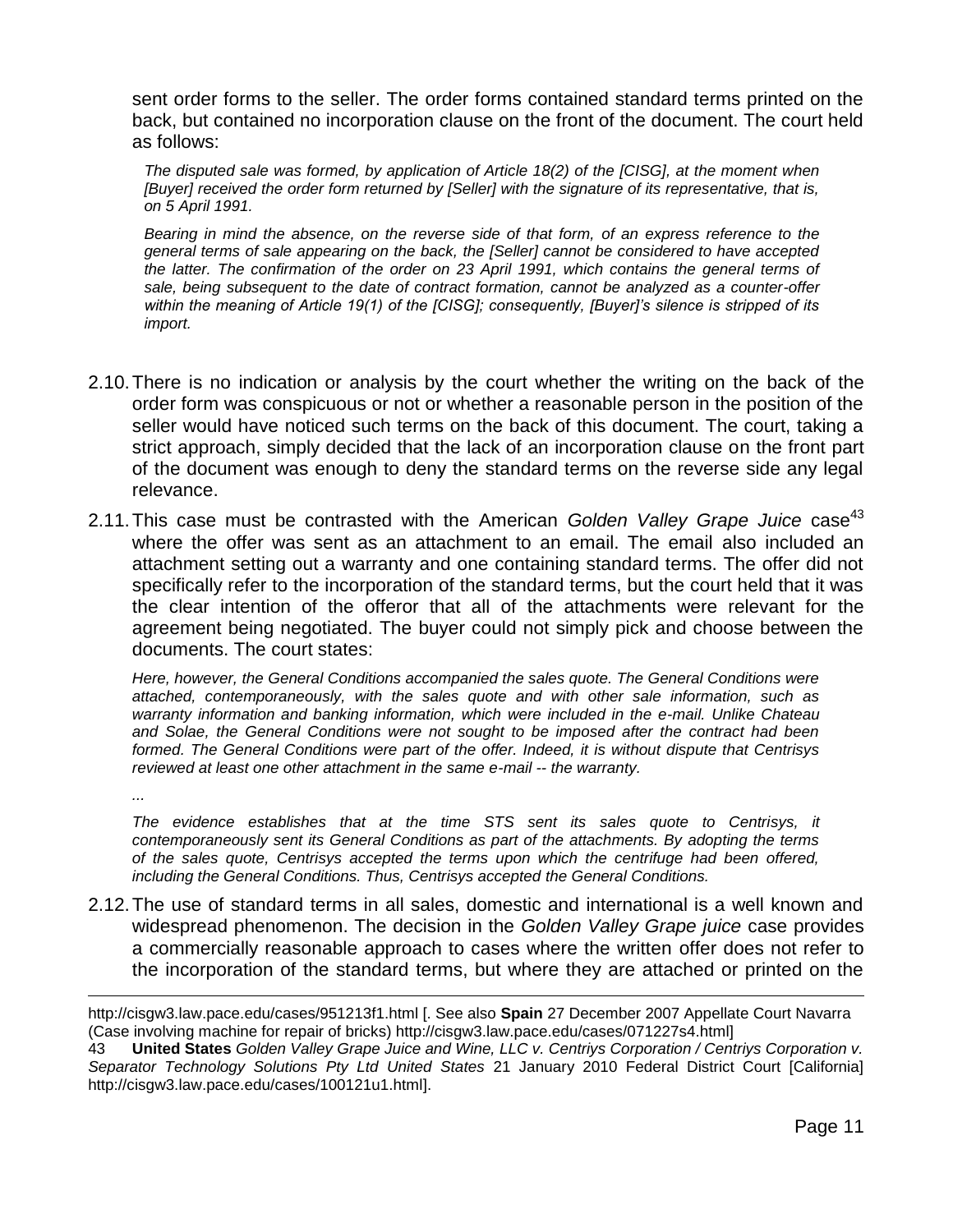reverse side. If the attached terms are conspicuous, the other party cannot simply ignore such terms, whether they have been sent as a separate document or printed on the reverse side of the document.

### **(d) Implied acceptance of the standard terms**

- 2.13.Acceptance of the standard terms will often result from some conduct of the offeree objectively indicating that it has accepted the standard terms. This will be the case where there is a clear reference to the incorporation of standard terms in the offer and where they were reasonably available at the time of the negotiations or conclusion of the contract and the other party starts performing without objecting to the inclusion of the standard terms. The fact that the party impliedly accepted the standard terms together with the negotiated terms at the time of its conduct.<sup>44</sup>
- **3. Rule 3: Amongst others, a party is deemed to have had a reasonable opportunity to take notice of the standard terms:**
	- **3.1 Where the terms are attached to a document used in connection with the formation of the contract or printed on the reverse side of that document;**
	- **3.2 Where the terms are available to the parties in the presence of each other at the time of negotiating the contract;**
	- **3.3 Where, in electronic communications, the terms are made available to and retrievable electronically by that party and are accessible to that party at the time of negotiating the contract;**
	- **3.4 Where the parties have had prior agreements subject to the same standard terms.**

### **(a) General**

3.1. The examples of when it should be regarded that a party has had a reasonable opportunity to take notice of the standard terms result from examples found in the case law and mentioned by the various authors favouring this approach. This list deals with the most commonly encountered situations but is not intended to be a conclusive list. Each factual situation needs to be assessed against the general principle of reasonable availability.

### **(b) Terms attached to a document used in connection with the formation of the contract or printed on the reverse side**

 $\overline{a}$ 44 See **United States** *Golden Valley Grape Juice and Wine, LLC v. Centriys Corporation / Centriys Corporation v. Separator Technology Solutions Pty Ltd* 21 January 2010 Federal District Court [California] http://cisgw3.law.pace.edu/cases/100121u1.html]; **Netherlands** 10 February 2005 Netherlands Arbitration Institute (interim award) http://cisgw3.law.pace.edu/cases/050210n1.html] Schmidt-Kessel in *Schlechtriem/Schwenzer Commentary* Art 8 par 55-57.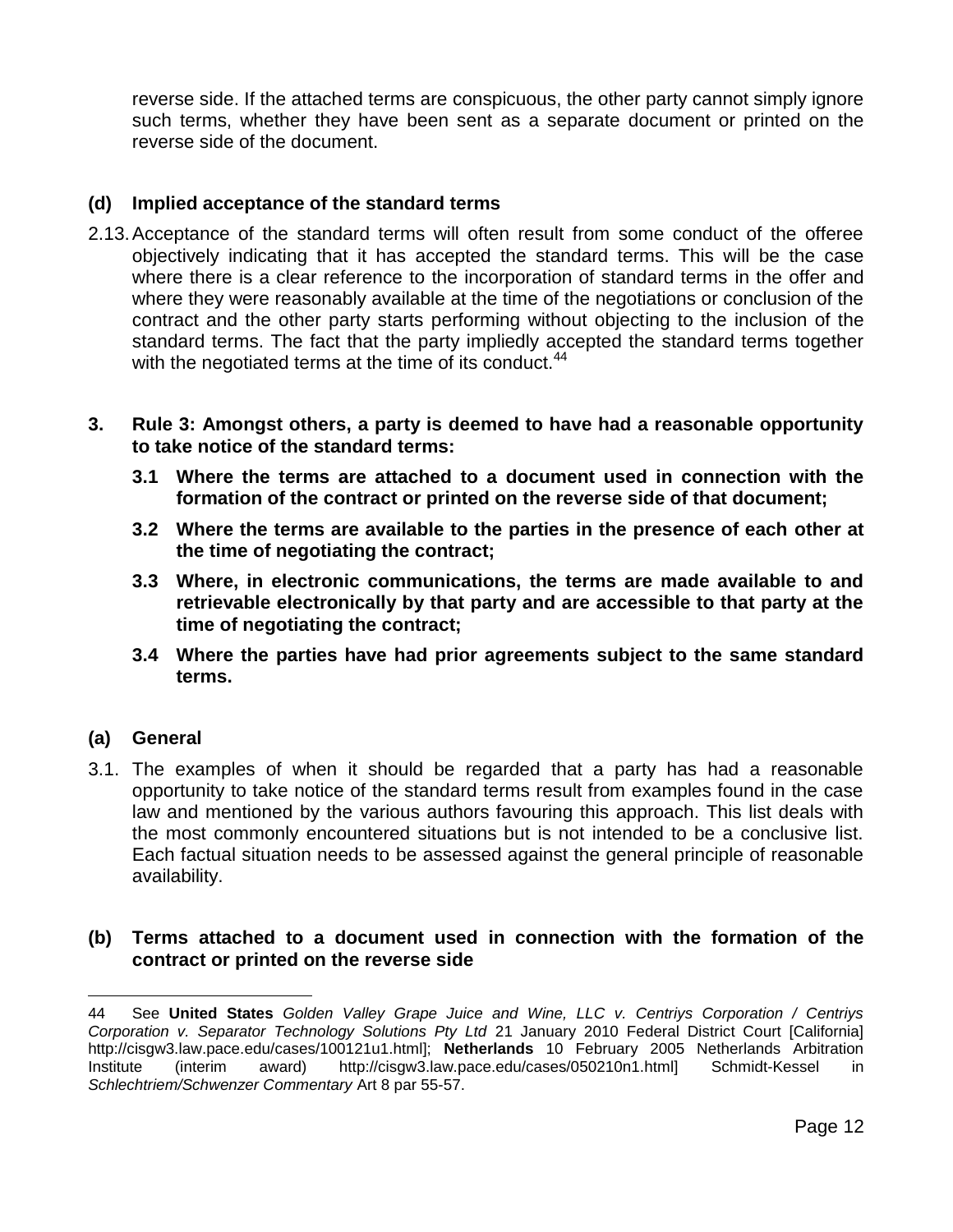3.2. In most instances where the standard terms are attached to the offer or other document used in connection with the formation of the contract or printed on the reverse side of such document it should be deemed that the other party had a reasonable opportunity to take notice of them.<sup>45</sup> The approach adopted in the French *Isea case*<sup>46</sup> should be the exception rather than the rule depending on the particular facts. The approach adopted in the American *Golden Valley Grape Juice* case<sup>47</sup> where there was no incorporation clause in the offer, but other clearly contractual attachments to an email discussed above, provides an example of a commercially sound approach.

# **(c) Terms available to parties in the presence of each other**

3.3. Where parties are negotiating face to face and the terms are referred to during the negotiations or by an incorporation clause and the terms are available at the place of negotiation, that party has a reasonable opportunity to take notice of the standard terms should it wish to do so.  $48$ 

# **(d) Terms available and retrievable electronically**

- 3.4. It is today commonplace for commercial parties to have websites containing information about that party and very often containing the standard terms on which that party contracts. Where a party during negotiations refers to the inclusion of standard terms or where there is an incorporation clause in the offer referring to the website, the other party has a reasonable opportunity to take notice of those terms if they are generally accessible over the internet at the time of contracting. This is particularly true if the contract is being concluded via the website. Where the contract has been concluded by other means such as email or in person, a reference to the document on a website will also suffice if access to the website was reasonably available to the other party at that time. Where there are several sets of standard terms and it is not clear which set will apply, the terms cannot be regarded as reasonably available. It should not be up to the other party to guess or inquire which set of terms are applicable to the specific transaction. The terms should also be downloadable and storable for future reference.<sup>49</sup>
- 3.5. Where the parties are negotiating by email or other electronic means, it would generally suffice if the standard terms are contained in an attachment to the email or can be accessed by clicking on a hyperlink leading to the applicable terms.<sup>50</sup> However, it is

46 **France** 13 December 1995 *Cour d'appel* [Appellate Court] Paris (*ISEA Industrie v. Lu*) http://cisgw3.law.pace.edu/cases/951213f1.html.

49 Schroeter in *Schlechtriem/Schwenzer Commentary* Art 14 para 49. See however, Ferrari in *Kröll/Mistelis/Perales Viscasillas* CISG Art 14 para 40; *Staudinger/Magnus Kommentar* Art 14 para 41.

50 Schroeter in *Schlechtriem/Schwenzer Commentary* Art 14 para 50.

<sup>45</sup> Schroeter in *Schlechtriem/Schwenzer Commentary* Art 14 para 44. See **United States** *Golden Valley Grape Juice and Wine, LLC v. Centriys Corporation / Centriys Corporation v. Separator Technology Solutions Pty Ltd* 21 January 2010 Federal District Court [California] http://cisgw3.law.pace.edu/cases/100121u1.html.

<sup>47</sup> **United States** *Golden Valley Grape Juice and Wine, LLC v. Centriys Corporation / Centriys Corporation v. Separator Technology Solutions Pty Ltd* 21 January 2010 Federal District Court [California] http://cisgw3.law.pace.edu/cases/100121u1.html].

<sup>48</sup> Schroeter in *Schlechtriem/Schwenzer Commentary* Art 14 para 48; Staudinger/Magnus Art 14 para 41b.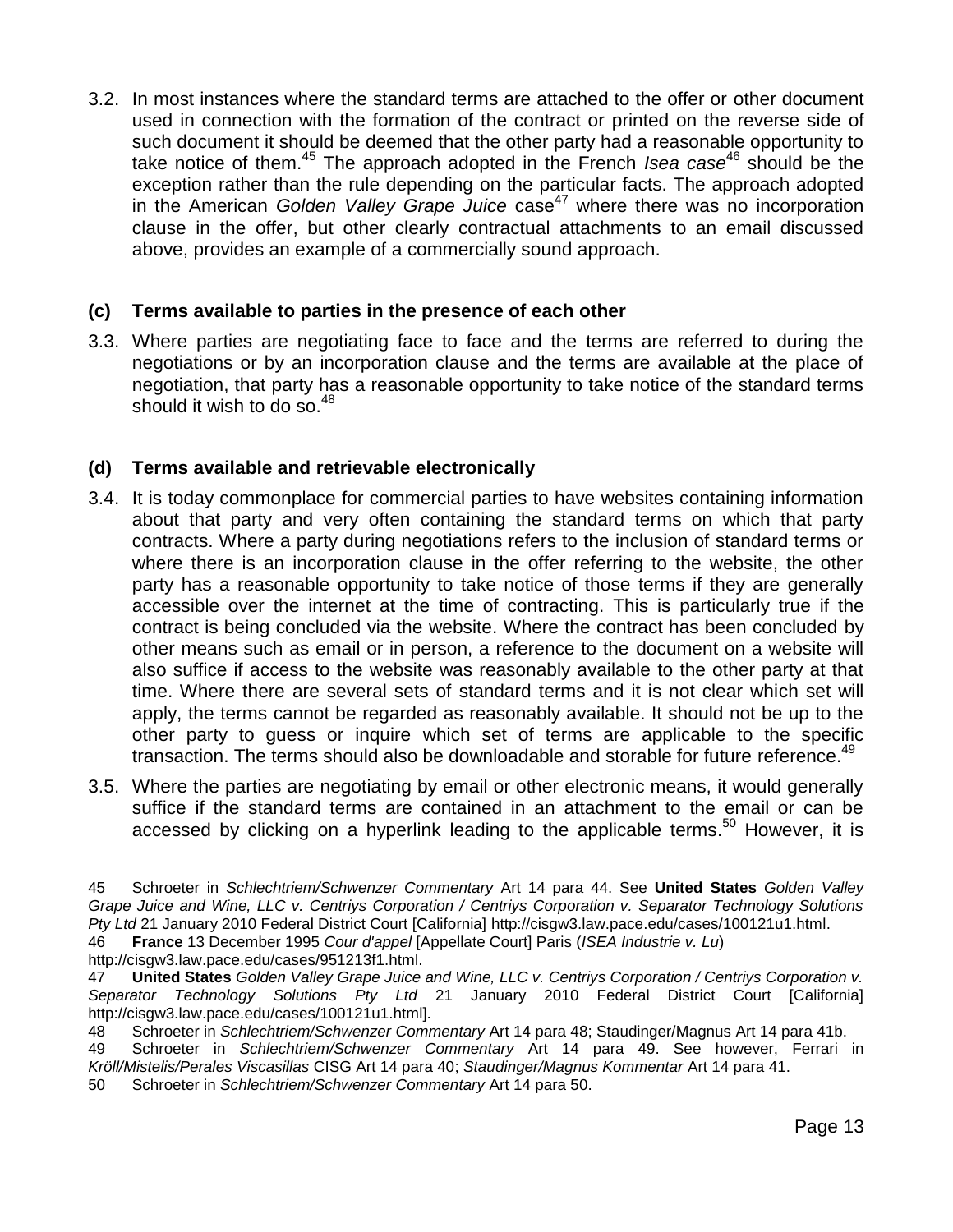more problematic where the negotiations are taking place face to face or over the telephone for instance. The question then becomes a factual issue on whether the terms were reasonably available to the other at the time of contracting.<sup>51</sup>

### **(e) Terms used in prior agreements**

3.6. It is reasonable to assume that where the standard terms have been used in previous dealings between the parties that they were available to the other party at the time of the negotiations or of contracting.<sup>52</sup> This can only be assumed where the standard terms were previously validly incorporated into contracts between the parties. Where the terms were included in documents such as invoices after the fact and therefore not validly incorporated, they cannot be assumed to be incorporated in future contracts. $53$ 

#### **4. Rule 4. Standard terms cannot be incorporated after the formation of the contract, unless the contract is modified by agreement.**

- 4.1. The approach in two leading American cases in regard to the inclusion of standard terms after the conclusion of the contract is generally accepted $54$  - the reference to and availability of standard terms must occur before or at the same time as the conclusion of the contract.<sup>55</sup> A reference to or the inclusion of standard terms afterwards on an invoice or similar document cannot in itself modify the terms of the already existing contract. <sup>56</sup>
- 4.2. In stark contrast to these two case where the courts have followed a strict but reasonable approach in regard to the incorporation of standard terms, there is one case where a court has followed an approach which is unacceptably lax. In the American *Barbara Berry* case the court held as follows:<sup>57</sup>

*Finally, the exclusionary clause was printed in bright red on top of all 63 boxes of raspberry planting stock, and there is no dispute that Plaintiff Berry received and opened these boxes. Even if this were the only notice of the exclusionary clause, similar to the case in Mortenson, the clause is conscionable and enforceable.*

*Even if the CISG did apply, the exclusionary clause is still enforceable because Plaintiff paid the price for the goods and opened the package where the exclusionary clause was prominently* 

 $\overline{a}$ 51 Schroeter in *Schlechtriem/Schwenzer Commentary* Art 14 para 50.

<sup>52</sup> Netherlands 10 February 2005 Netherlands Arbitration Institute (interim award) [http://cisgw3.law.pace.edu/cases/050210n1.html;](http://cisgw3.law.pace.edu/cases/050210n1.html) Schroeter in *Schlechtriem/Schwenzer Commentary* Art 14 para 51

<sup>53</sup> Schroeter in *Schlechtriem/Schwenzer Commentary* Art 14 para 51; **Germany** 3 August 2005 District Court Neubrandenburg (Pitted sour cherries case) http://cisgw3.law.pace.edu/cases/050803g1.html]

<sup>54</sup> **United States** Berry v Ken M Spooner Farms Inc 59 UCC Rep Serv 2d 443 (WD Wash 2006); **United States** *Golden Valley Grape Juice and Wine, LLC v Centriys Corporation / Centriys Corporation v. Separator Technology Solutions Pty Ltd* United States 21 January 2010 Federal District Court [California] http://cisgw3.law.pace.edu/cases/100121u1.html; Magnus *Festschrift Kritzer* 32. See also **United States** *Solae, LLC v. Hershey Canada*, Inc., 557 F. Supp. 2d 452 (D. Del. 2008).

<sup>55</sup> On timing generally see Schroeter in *Schlechtriem/Schwenzer Commentary* Art 14 para 59.

<sup>56</sup> **United States** *Berry v Ken M Spooner Farms Inc* 59 UCC Rep Serv 2d 443 (WD Wash 2006); Magnus *Festschrift Kritzer* 320.

<sup>57</sup> **United States** Berry v Ken M Spooner Farms Inc 59 UCC Rep Serv 2d 443 (WD Wash 2006); Magnus *Festschrift Kritzer* 320.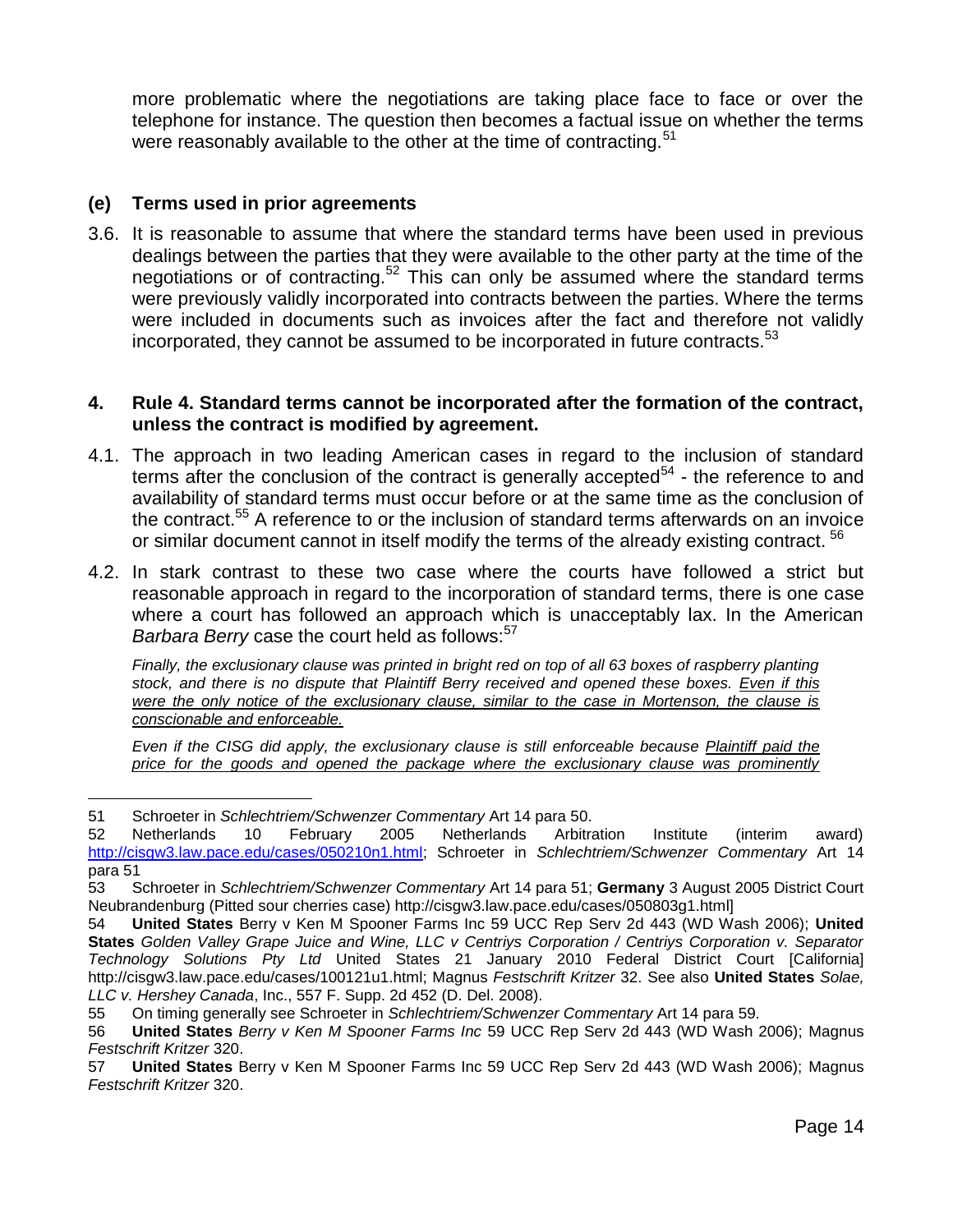*displayed on top in red. (Article 18(3): "assent by performing an act, such as one relating to the dispatch of the goods or payment of the price ..."; Article 18(1): an additional term can be accepted by "conduct by the offeree indicating assent.") Also, under Article 9(2), "the parties are considered, unless otherwise agreed, to have impliedly made applicable to their contract or its formation a usage of which the parties knew or ought to have known and which in international trade is widely known to, and regularly observed by, parties to contracts of the type involved in the particular trade concerned." It appears that the placement of oral orders for goods followed by invoices with sales terms is commonplace, and while every term of the contract is not usually part of the oral discussion, subsequent written confirmation containing additional terms are binding unless timely objected to. See, e.g., W.T. GmbH v. P. AG, No. P4 1991/238 (ZG Basel, Switz. Dec. 21, 1992).*

- 4.3. A party cannot unilaterally add additional terms to the contract after the fact. It would be a breach of the contract if one of the parties refused to perform under the terms originally agreed to. The buyer in this instance was quite entitled under the provisions of the CISG to ignore the terms that the seller wanted to impose unilaterally afterwards. The inclusion of standard terms on invoice after the conclusion of the contract cannot in itself be sufficient to modify the original contract if the recipient remains silent or even performs its part of the contract.<sup>58</sup>
- 4.4. This type of situation might be distinguished from the cases where one of the parties sends a confirmatory letter immediately after the formation of the contract including its standard terms.<sup>59</sup> This opinion does not deal with the issue of commercial letters of confirmation as this is regarded as a distinct issue which might be addressed in a separate future opinion.
- **5. Rule 5. A reference to the inclusion of standard terms and the standard terms themselves must be clear to a reasonable person of the same kind as the other party and in the same circumstances.**
- 5.1. The reference to the incorporation of standard terms should not be hidden away or printed in such a manner that it is easy to overlook. Article 8(2) requires for deemed assent that the one party could not have been unaware of the intention of the other party. The requirement for a clear inclusion is in line with this provision. There should be a reasonable attempt to make the other party aware of the incorporation.<sup>60</sup> Although standard terms are very frequently used in international trade, there should be no obligation on a party to go hunting for a reference on their inclusion. The obligation should be on the party relying on them to ensure that they are set out in a manner and at a place where a reasonable contractual party would have noticed them.
- 5.2. It is also necessary that the terms themselves should be clear to a reasonable person of the same kind as the other party under the same circumstances. An example of terms that would not be regarded as clear, is where the standard terms are in another language and it could not reasonably be expected of that recipient to understand the

 $\overline{a}$ 58 Schroeter in *Schlechtriem/Schwenzer Commentary* Art 14 para 60.

<sup>59</sup> See Schmidt-Kessel *Schlechtriem/Schwenzer* Art 9 para 22-24; Schroeter in *Schlechtriem/Schwenzer Commentary* Art 14-24 para 17-37.

<sup>60</sup> Schroeter in *Schlechtriem/Schwenzer Commentary* Art 14 paras 56-57; Ferrari in *Kröll/Mistelis/Perales Viscasillas CISG* Art 14 para 39.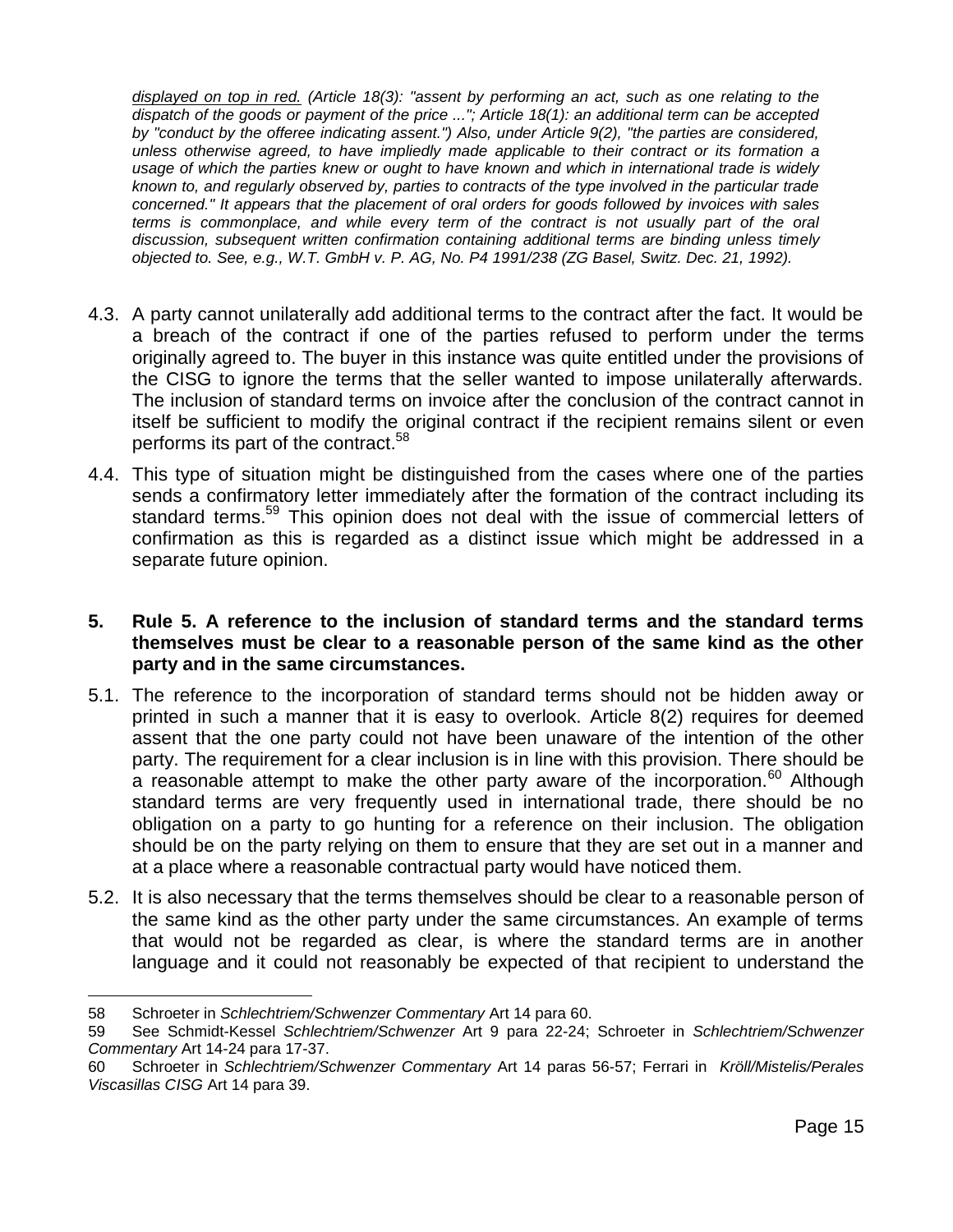foreign language.<sup>61</sup>

**6. Rule 6. A reference to the inclusion and the standard terms will be regarded to be clear where:**

**6.1 They are readable and understandable by a reasonable person; and**

**6.2 They are available in a language that the other party could reasonably be expected to understand. Such a language includes the language of the negotiated part of the contract, the negotiations or the language ordinarily used by that party.**

- 6.1. Under the CISG there are no particular form requirements in regard to lay-out, design, format or size of the text of standard or any other terms. It is merely necessary in terms of Article 8(2) that a reasonable person of the same kind should be able to understand the content of the standard terms as presented. Where the text is unreadable for instance the terms should not be regarded as incorporated.<sup>62</sup> Terms that should for instance be regarded as not readable where the print is so small that it cannot be read without a reading glass, or the printing on the front page makes the printing on the reverse page impossible to read.
- 6.2. It sometimes happens that a contract will refer to the inclusion of standard terms where the standard terms have been drafted in a language other than the language of the contract or in a language that is not understood by the other contract party. The question then arises whether such an inclusion should be held to be valid and binding.
- 6.3. In the German *Knitware case* the court dealt with this problem as follows:<sup>63</sup>

*If the [seller] did send its General Conditions to the [buyer], it still cannot be assumed that the [buyer]'s Terms for Purchasing became part of the contract. On the one hand, the [seller] denies having received the [buyer]'s General Terms of Business; on the other hand, the [buyer] did not state that it had included an Italian translation of its Terms for Purchasing. Since the language of the contract in the present case was not German, the General Terms of Business written in German did not become part of the contract (v. Caemmerer/Schlechtriem, Article 14 n.16)*

6.4. In the American *MCC-Marble Ceramic* case<sup>64,</sup> the court also dealt with language risks, but taking a different point of view, placing the risk on the party accepting a

http://cisgw3.law.pace.edu/cases/001024f1.html]

 $\overline{a}$ 61 See paragraph 6 below. See also Schroeter in *Schlechtriem/Schwenzer Commentary* Art 14 para 56-57. 62 Schroeter in *Schlechtriem/Schwenzer Commentary* Art 14 para 56-57. See also **Belgium** 18 January 2002 District Court Mechelen (Tomatoes case) http://cisgw3.law.pace.edu/cases/020118b1.html; **France** 24 October 2000 Appellate Court Colmar (*Pelliculest v. Morton International*)

<sup>63</sup> **Germany** 6 October 1995 Lower Court Kehl (*Knitware case*)

http://cisgw3.law.pace.edu/cases/951006g1.html. See also **Germany** 21 April 2004 Appellate Court Düsseldorf [15 U 88/03] (Mobile car phones case) http://cisgw3.law.pace.edu/cases/040421g3.html]; **Germany** 6 December 2005 Appellate Court Hamm (Used motorcar parts case) http://cisgw3.law.pace.edu/cases/051206g1.html.

<sup>64</sup> **United States** MCC*-Marble Ceramic Center Inc v Ceramica Nuova d'Agostino SpA*, 144 F3d 1384, 1389 (11th Cir 1998).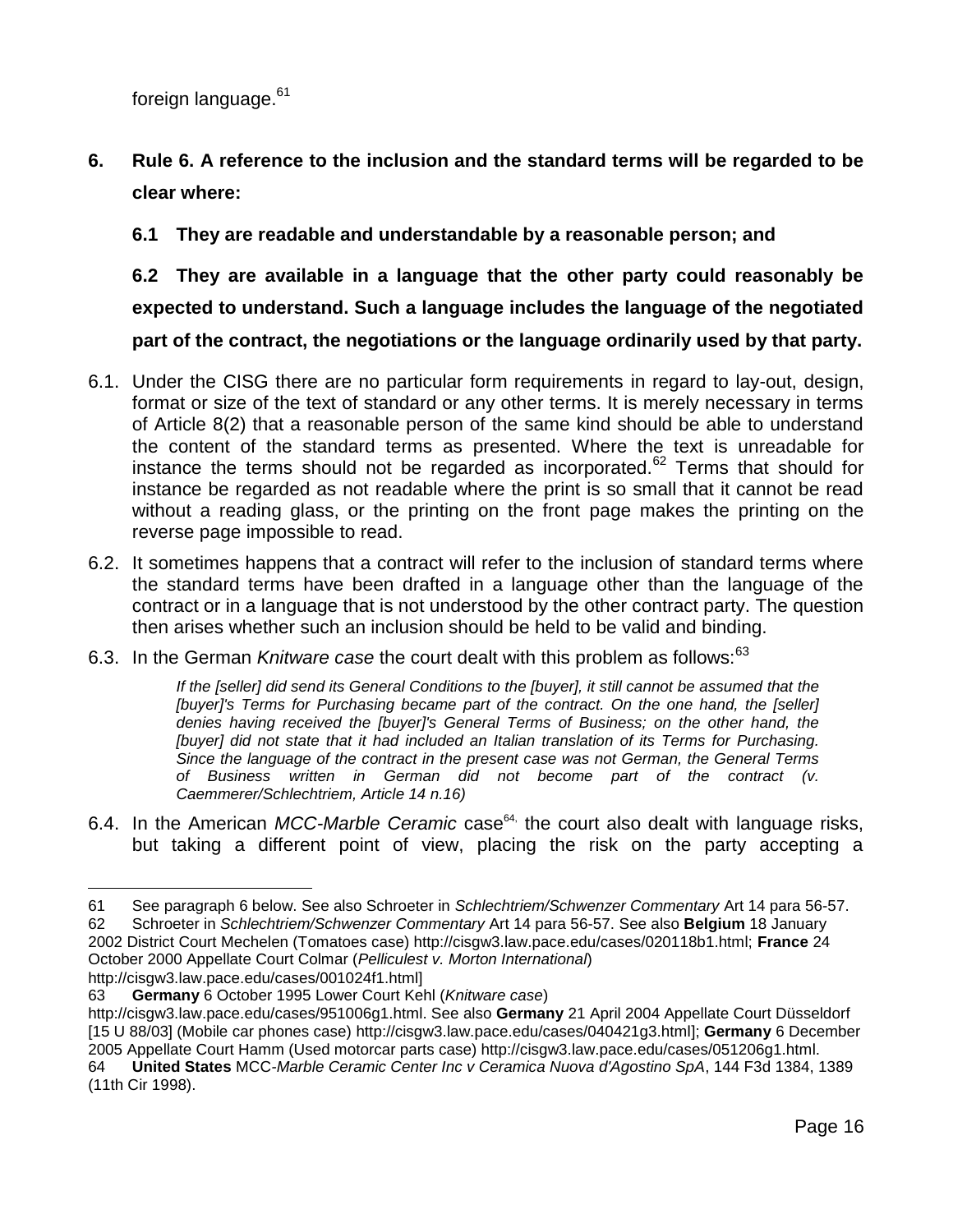communication in a foreign language without any further inquiry:

*We find it nothing short of astounding that an individual, purportedly experienced in commercial matters, would sign a contract in a foreign language and expect not to be bound simply because he could not comprehend its terms. We find nothing in the CISG that might counsel this type of reckless behavior and nothing that signals any retreat from the proposition that parties who sign contracts will be bound by them regardless of whether they have read them or understood them.*

- 6.5. In keeping with the general principle accepted above that the standard terms should be made available to the other party, it is necessary that the standard terms must be in a language that the recipient could reasonably be expected to understand.<sup>65</sup> Standard terms that are in a different language will not be accessible to the other party at the time of contracting if it is not in a language that it could reasonably be expected to understand such as the language of the contract, the language of the negotiations or the language used by the other party in communications between the parties.<sup>66</sup> The language commonly used in the place where the other party has its usual place of business can also be regarded as an acceptable language. If the standard terms are not in a language that the other party could reasonably be expected to understand, the standard terms must be disregarded.<sup>67</sup>
- 6.6. No preference should be given to so-called 'world languages' as some Austrian courts have done.<sup>68</sup> There is no need for the special treatment of these languages outside of the general principles contained in this rule. There is also no clarity on what constitutes a world language. The context of a particular transaction should determine what languages could be regarded as sufficiently well known to the parties concerned.<sup>69</sup>
- **7. Rule 7. Standard terms that are so surprising or unusual that a reasonable person of the same kind as the relevant party could not reasonably have expected such a term in the agreement, do not form part of the agreement.**
- 7.1. Where the standard terms of a party have been successfully incorporated into a contract according to the rules set out above, the other party is bound by those terms whether it has read them or not, or is aware of their contents or not. The standard terms usually cover familiar terrain and that is one of the reasons why many parties simply do not bother to read them at the time of the negotiations even where they are subjectively aware of the inclusion of those terms.
- 7.2. However, where the terms are of such a nature that the other party could not reasonably have expected them, such surprising terms should not form part of the consensus between the parties. This is not a validity issue but a contract formation issue and

<sup>65</sup> Magnus *Festschrift Kritzer* 320-321; Schmidt-Kessel in Schlechtriem/Schwenzer Art 8 par 60; Schroeter in *Schlechtriem/Schwenzer Commentary* Art 14 para 61; **Germany** 21 April 2004 Appellate Court Düsseldorf [15 U 88/03] (Mobile car phones case) http://cisgw3.law.pace.edu/cases/040421g3.html.

<sup>66</sup> Magnus *Festschrift Kritzer* 320-321.

<sup>67</sup> Schroeter in *Schlechtriem/Schwenzer Commentary* Art 14 paras 62-64.

<sup>68</sup> **Austria** 17 December 2003 Supreme Court (Tantalum powder case) http://cisgw3.law.pace.edu/cases/031217a3.html]; **Austria** 1 February 2005 Appellate Court Innsbruck (Powdered tantulum case) http://cisgw3.law.pace.edu/cases/050201a3.html.

<sup>69</sup> Schroeter in *Schlechtriem/Schwenzer Commentary* Art 14 para 66.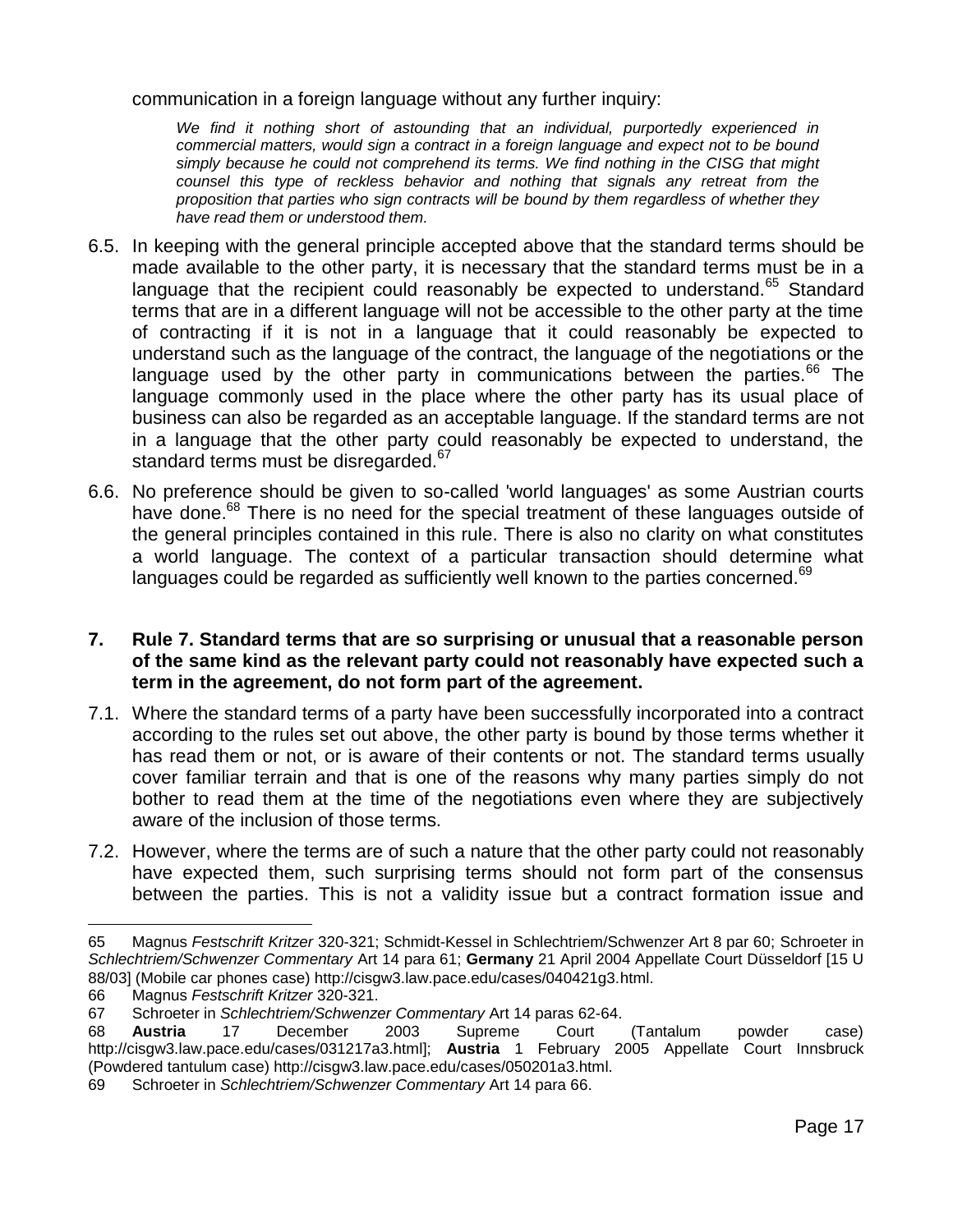therefore falls within the scope of the CISG.<sup>70</sup> It is simply not a risk that can be ascribed to the party in such circumstances. If the party using the standard terms wishes to include such terms, it needs to specifically inform the other party of their existence and inclusion. In the UNIDROIT principles it is stated that a party is not bound to a term that the party by virtue of their content, language or presentation are of such a character that it could not reasonably have expected them to be included in the standard terms.<sup>71</sup>

#### **8. Rule 8. Where there is a conflict between negotiated terms and standard terms in the contract, the negotiated terms override the standard terms.**

- 8.1. This is a familiar rule of contractual interpretation found in many legal systems. It is based on the premise that the actual intentions of the parties should take precedence over presumed intentions.<sup>72</sup>
- 8.2. Standard terms are by definition prepared in advance by one party or a third person and incorporated in an individual contract without their content being discussed by the parties. It is therefore logical that whenever the parties specifically negotiate and agree on particular provisions of their contract, such provisions will prevail over conflicting provisions contained in the standard terms since they are more likely to reflect the intention of the parties in the given case.  $3<sup>3</sup>$

### **9. Rule 9. If the meaning of a standard term provided by one party remains ambiguous despite interpretation the meaning more favourable to the other party shall prevail.**

9.1. Rule 9 embodies the *contra proferentem* rule. This is an internationally well known rule of interpretation and it is generally regarded by commentators to apply under the CISG as well.<sup>74</sup> Honnold explains that "Article  $8(2)$  places the burden on one who prepares a communication or who drafts a contract to communicate clearly to a reasonable person in the same position as the other party."<sup>75</sup> This is particularly important in international transactions where parties originate from different cultural, language and business backgrounds. Article 8(2) places the burden on the party drafting the agreement or making a statement.<sup>76</sup>

73 Comment 1 to Art 2.1.21 of PICC.

<sup>70</sup> See Schroeter in *Schlechtriem/Schwenzer Commentary* Art 14 para 35 for examples of such clauses in the case law.

<sup>71</sup> Comment 1 to Art 2.1.20. See also Schmidt-Kessel *Schlechtriem/Schwenzer Commentary* Art 8 par 63; **Germany** 21 April 2004 Appellate Court Düsseldorf [15 U 88/03] (Mobile car phones case) http://cisgw3.law.pace.edu/cases/040421g3.html.

<sup>72</sup> Schmidt-Kessel in Schlechtriem/Schwenzer Art 8 par 64. See also the UNIDROIT Principles Art 2.1.21

<sup>74</sup> Honnold *Uniform Law for International Sales under the 1980 United Nations Convention* (3rd ed 1999) para 107.1; Staudinger/Magnus Art 8 para 18; Schmidt-Kessel in *Schlechtriem/Schwenzer Commentary* Art 14 para 49.

<sup>75</sup> Honnold *Uniform Law* para 107.1; Staudinger/Magnus Art 8 para. 18; Schmidt-Kessel in *Schlechtriem/Schwenzer Commentary* Art 8 para 49.

<sup>76</sup> Honnold *Uniform Law* para 107.1.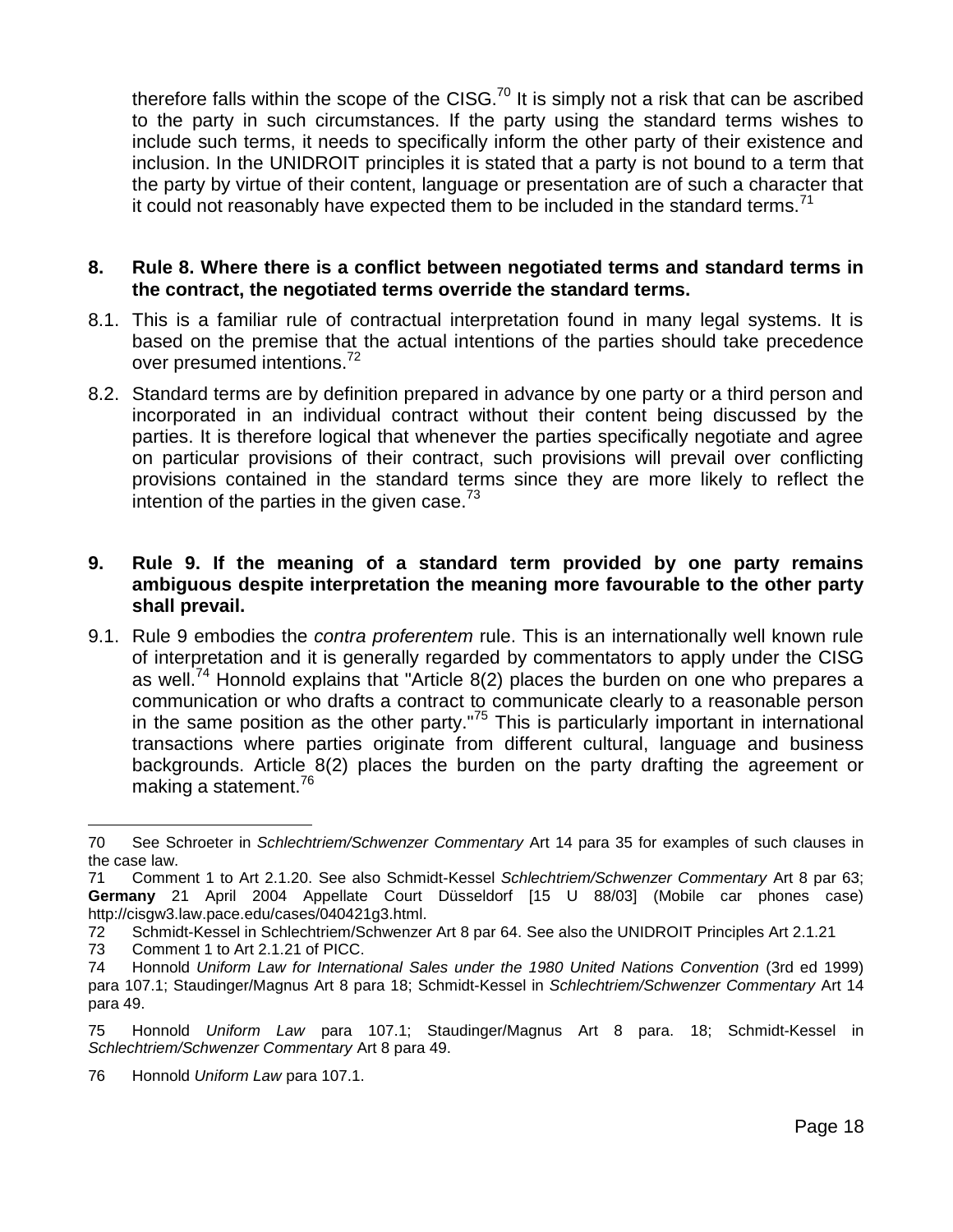9.2. The *contra proferentem* rule was applied in the Chinese *Cysteine* arbitration case where the arbitration tribunal held: $77$ 

> *Both parties' interpretations of Clause 5 of the Contract make sense to a certain extent. The Tribunal cannot locate a guide from the CISG -- which both parties agreed to have as the governing law -- to solve the problem. However, the Tribunal notes that Clause 5 is from the standard contract drafted by the [Seller]. According to the basic principle of contract interpretation -- contra proferentem -- if contract terms supplied by one party are unclear, an interpretation against that party shall be adopted.*

- 9.3. All the terms of the contract must be interpreted according to the general rules of interpretation of the CISG contained in article  $8^{78}$  In this context the provisions of Art 8(3) which requires interpretation in the light of all the relevant circumstances of the case including the negotiations between the parties is particularly important. Where for instance the parties did have negotiations on the issue covered by the ambiguous standard term, such negotiations must be taken into account.<sup>79</sup>
- **10. Rule 10. Where both parties seek to incorporate standard terms and reach agreement except on those terms, a contract is concluded on the basis of the negotiated terms and of any standard terms which are common in substance unless one party clearly indicates in advance, or later on but without undue delay objects to the conclusion of the contract on that basis.**
- 10.1.This Rule deals with the so-called battle of forms. Differences between the offer and acceptance may arise where both parties insist on the use of their standard terms prior to the conclusion of the contract and it is unclear from the facts which set of standard terms should prevail. In most cases the parties are in agreement on the negotiated part of their agreement, but the two sets of standard terms will invariably be in conflict as the standard terms on issues such as jurisdiction, applicable law, time limits, notifications, and limitation of liability will favour the party relying on its own terms. $80$
- 10.2. The issue has given rise to a substantial body of literature,  $81$  far outstripping the relative

 $\overline{a}$ 77 **China** 7 January 2000 CIETAC Arbitration proceeding (Cysteine case) http://cisgw3.law.pace.edu/cases/000107c1.html See also **Germany** 31 March 2008 Appellate Court Stuttgart (Automobile case) [http://cisgw3.law.pace.edu/cases/080331g1.html;](http://cisgw3.law.pace.edu/cases/080331g1.html) .

<sup>78</sup> See Schmidt-Kessel in *Schlechtriem/Schwenzer Commentary* Art 8 paras 1-2; Zuppi in *Kröll/Mistelis/Perales Viscasillas CISG* Art 8 para 1-2; Staudinger/Magnus Art 8 para 1-2.

<sup>79</sup> Schmidt-Kessel in *Schlechtriem/Schwenzer Commentary* Art 8 para 49.

<sup>80</sup> Schroeter in *Schlechtriem/Schwenzer Commentary* Art 19 par 31; *Staudinger/Magnus* Art 19 para 20; Ferrari in *Kröll/Mistelis/Perales Viscasillas CISG* Art 19 para 14.

<sup>81</sup> See for instance Blodgett PC "The U.N. Convention on the Sale of Goods and the 'Battle of the Forms' 18 Colorado Lawyer (1989) 423-430; Fejös A *Formation of Contracts in International Transactions: The Issue of Battle of the Forms under the CISG and the UCC* (Thesis, Central European University, Budapest 2006); Magnus U "Last Shot vs. Knock Out -- Still Battle over the Battle of Forms Under the CISG" in Cranston R, Ramberg J & Ziegel J (eds) *Commercial Law Challenges in the 21st Century: Jan Hellner in memorium* (Stockholm Centre for Commercial Law: Juridiska institutionen 2007) 185-200; Murray JE "The Definitive 'Battle of the Forms': Chaos Revisited" 20 *Journal of Law and Commerce* (Fall 2000) 1-48; Perales Viscasillas P "The 'Battle of the Forms' Under the 1980 United Nations Convention on Contracts for the International Sale of Goods and the UNIDROIT] Principles of International Commercial Contracts" 10 *Pace International Law Review* (1998)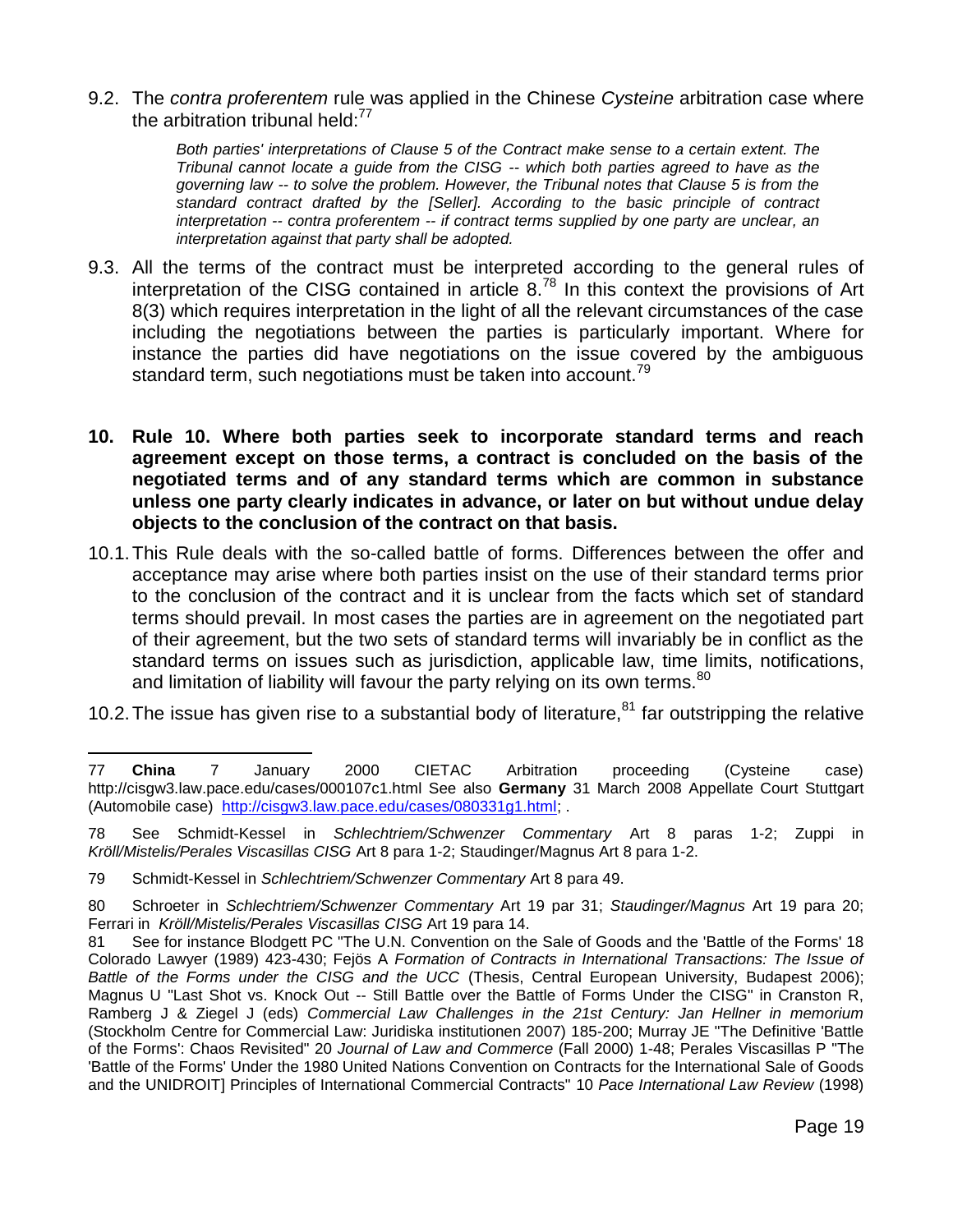importance of this issue discussing the problem. $82$  The vast amount literature probably obscures the practical importance of the problem<sup>83</sup> which has only rarely reared its head in the reported case law. <sup>84</sup>

- 10.3. The German *Milk powder* case<sup>85</sup> provides a classic example of this type of problem where both the parties referred to their standard forms during the negotiations phase of the contract. It was clear that a contract had been formed, but it was not possible to determine which set of standard terms was actually agreed on. The court was faced with a dilemma that is difficult to resolve on the basis of general principles of the CISG.
- 10.4.The battle of forms issue falls squarely within the scope of the CISG and should not be resolved with reference to domestic law as it deals with the contract formation process covered in Articles 14-24.<sup>86</sup>
- 10.5.The battle of forms problem was discussed during the drafting process of the CISG, but could not be resolved.<sup>87</sup> A number of different solutions have been offered to resolve the problem. <sup>88</sup> The two main approaches are:

82 See Schroeter in Schlechtriem/Schwenzer Art 19 paras 31 ff; Honnold JO *Uniform Law for International Sales under the 1980 United Nations Convention* (2nd ed) para 170.4. See however, Ferrari in *Kröll/Mistelis/Perales Viscasillas CISG* Art 19 para 14. The issue has cropped up in the following cases: **United States** 25 July 2008 Federal District Court [Pennsylvania] (*Norfolk Southern Railway Company v. Power Source Supply, Inc*.) http://cisgw3.law.pace.edu/cases/080725u1.html; **Germany** 4 October 2002 Appellate Court Koblenz (Concrete slabs case) [http://cisgw3.law.pace.edu/cases/021004g1.html; **Germany** 11 March 1998 Appellate Court München (Cashmere sweaters case) http://cisgw3.law.pace.edu/cases/980311g1.html; **Germany** 24 May 2006 Appellate Court Köln (Shock-cushioning seat case http://cisgw3.law.pace.edu/cases/060524g1.html; **Germany** 6 October 1995 Lower Court Kehl (Knitware case) http://cisgw3.law.pace.edu/cases/951006g1.html; **France** 16 July 1998 Supreme Court (*Les Verreries de Saint Gobain v. Martinswerk*) http://cisgw3.law.pace.edu/cases/980716f1.html; **Germany** 9 January 2002 Supreme Court (Powdered milk case) http://cisgw3.law.pace.edu/cases/020109g1.html; **Germany** 25 July 2003 Appellate Court Düsseldorf (Rubber sealing parts case) http://cisgw3.law.pace.edu/cases/030725g1.html; **Germany** 26 June 2006 Appellate Court Frankfurt (Printed goods case) http://cisgw3.law.pace.edu/cases/060626g1.html;

<sup>97-155;</sup> Perales Viscasillas P "Battle of the Forms and the Burden of Proof: An Analysis of BGH 9 January 2002" 6 *Vindobona Journal of International Commercial Law and Arbitration* (2002) 217-228; Schlechtriem P "Kollidierende Geschäftsbedingungen im internationalen Vertragsrecht", in: Thume (ed), *Festschrift für Rolf Herber zum 70. Geburtstag*, (Neuwied Luchterhand 1999) 36-49; Eiselen S & Bergenthal S "The Battle of Forms: A Comparative Analysis" 2006 *CILSA* 214-240.

<sup>83</sup> See Honnold Uniform Law for International Sales under the 1980 United Nations Convention 2nd ed 1999 par 170.4; Schroeter in in Schlechtriem/Schwenzer Art 19 para 34.

<sup>84</sup> See for instance **Germany** 6 October 1995 Lower Court Kehl (Knitware case) http://cisgw3.law.pace.edu/cases/951006g1.html; **France** 16 July 1998 Supreme Court (*Les Verreries de Saint Gobain v. Martinswerk*) http://cisgw3.law.pace.edu/cases/980716f1.html; **Germany** 9 January 2002 Supreme Court (Powdered milk case) http://cisgw3.law.pace.edu/cases/020109g1.html; **Germany** 25 July 2003 Appellate Court Düsseldorf (Rubber sealing parts case) http://cisgw3.law.pace.edu/cases/030725g1.html; **Germany** 26 June 2006 Appellate Court Frankfurt (Printed goods case) http://cisgw3.law.pace.edu/cases/060626g1.html.

<sup>85</sup> **Germany** 9 January 2002 Supreme Court (Powdered milk case) http://cisgw3.law.pace.edu/cases/020109g1.html; Austria 13 September 2001 Supreme Court (Toiletry kits and attaché cases case) http://cisgw3.law.pace.edu/cases/010913a3.html.

<sup>86</sup> Schroeter in *Schlechtriem/Schwenzer Commentary* Art 19 par 31; Eiselen & Bergenthal 2006 CILSA 219- 220; Staudinger/Magnus Art 19 para 20.

<sup>87</sup> Ferrari in *Kröll/Mistelis/Perales Viscasillas* CISG Art 19 para 14; Schroeter in *Schlechtriem/Schwenzer Commentary* Art 19 par 33; Staudinger/Magnus Art 19 paras 5 & 20; Eiselen & Bergenthal 2006 *CILSA* .

<sup>88</sup> Eiselen & Bergenthal 2006 *CILSA* 216.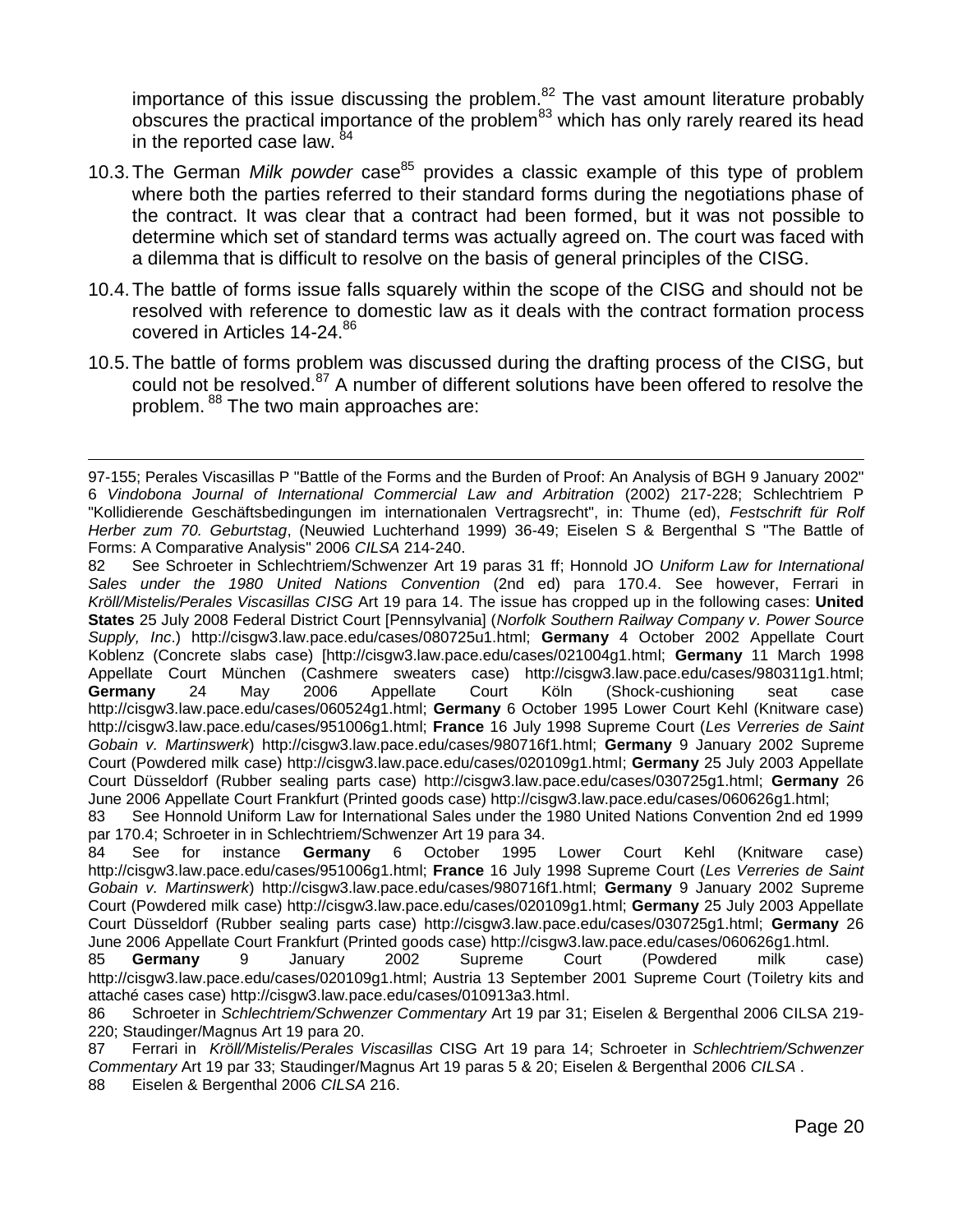- (a) Last shot approach. This approach simply concludes that the party who succeeds in getting the last word in without the other party objecting, will be successful in getting its standard terms included.<sup>89</sup> It is based on the mirror image rule requiring the acceptance to exactly mirror the offer.<sup>90</sup>
- (b) Knock-out approach. This approach concludes that the parties are in agreement on the main terms and that all standard terms which are not in conflict, will form part of the agreement. Conflicting terms are excluded and replaced by the dispositive or residual law applicable.<sup>91</sup>
- 10.6. It would seem that the knock-out rule is favoured by the majority of commentators<sup>92</sup> and the case law,  $93$  although there is also support for the last shot rule.  $94$  The knock-out approach is also the approach adopted in the UNIDROIT Principles.<sup>95</sup>. The knock-out rule has the advantage that it is in conformity with the intention of typical parties in international commercial relations and leads to acceptable results in cross-border trade situations.<sup>96</sup> The rule avoids an arbitrary choice between the two sets of competing standard terms, instead using only those elements which are common to both sets. This accords with the actual intention of both parties. Although the last shot rule seems to be in accordance with a strictly literal interpretation of Article 19, it often leads to results

94 See Perales Viscasillas 10 (1998) *Pace International Law Review* VI(3); Farnsworth in Bianca & Bonell *Commentary on the International Sales Law* (Giuffré Milan 1987); Kelso JC 'The United Nations Convention on Contracts for the International Sale of Goods: contract formation and the battle of forms' 21 (1982/83) Columbia Journal of Transnational Law 529–556 at IV, available online at: http://www.cisg.law.pace.edu/cisg/biblio/kelso.html; Herber R & Czerwenka GB Internationales Kaufrecht (1991) art 19 para 18; Piltz B Internationales Kaufrecht. Das UN-Kaufrecht in praxisorientierter Darstellung 2nd ed (Beck München 2008) para 3-108 ff. See also **United States** 25 July 2008 Federal District Court [Pennsylvania] (*Norfolk Southern Railway Company v. Power Source Supply, Inc*.) http://cisgw3.law.pace.edu/cases/080725u1.html; **Germany** 4 October 2002 Appellate Court Koblenz (Concrete slabs case) [http://cisgw3.law.pace.edu/cases/021004g1.html; Germany 11 March 1998 Appellate Court München (Cashmere sweaters case) http://cisgw3.law.pace.edu/cases/980311g1.html; **Germany** 24 May 2006 Appellate Court Köln (Shock-cushioning seat case http://cisgw3.law.pace.edu/cases/060524g1.html]

 $\overline{a}$ 89 Kelso JC 'The United Nations Convention on Contracts for the International Sale of Goods: contract formation and the battle of forms' 21 (1982/83) Columbia Journal of Transnational Law 529–556 at IV, available online at: http://www.cisg.law.pace.edu/cisg/biblio/kelso.html; Herber R & Czerwenka GB Internationales Kaufrecht (1991) art 19 para 18; Perales Viscasillas '''Battle of the Forms'' under the 1980 United Nations Convention on Contracts for the International Sale of Goods: a comparison with section 2–207 UCC and the UNIDROIT Principles' 10 (1998) Pace International Law Review Heading II.

<sup>90</sup> Eiselen & Bergenthal 2006 *CILSA* 217-218.

<sup>91</sup> Schroeter in *Schlechtriem/Schwenzer Commentary* Art 19 para 35 and the authorities quoted in fn 118.

<sup>92</sup> Schroeter in *Schlechtriem/Schwenzer Commentary* Art 19 para 36-38 and the authorities quoted in fn 121. See however, Ferrari in *Kröll/Mistelis/Perales Viscasillas* CISG Art 19 para 15.

<sup>93</sup> **Germany** 9 January 2002 Supreme Court (Powdered milk case) http://cisgw3.law.pace.edu/cases/020109g1.html; **Germany** 6 October 1995 Lower Court Kehl (Knitware case) http://cisgw3.law.pace.edu/cases/951006g1.html; **France** 16 July 1998 Supreme Court (*Les Verreries de Saint Gobain v. Martinswerk*) http://cisgw3.law.pace.edu/cases/980716f1.html; **Germany** 25 July 2003 Appellate Court Düsseldorf (Rubber sealing parts case) http://cisgw3.law.pace.edu/cases/030725g1.html; **Germany** 26 June 2006 Appellate Court Frankfurt (Printed goods case) http://cisgw3.law.pace.edu/cases/060626g1.html; .

<sup>95</sup> See Art 2.1.22. it is also the approach adopted in the American Uniform Commercial Code – see § 2–207(3).

<sup>96</sup> Schroeter in *Schlechtriem/Schwenzer Commentary* Art 19 para 38.